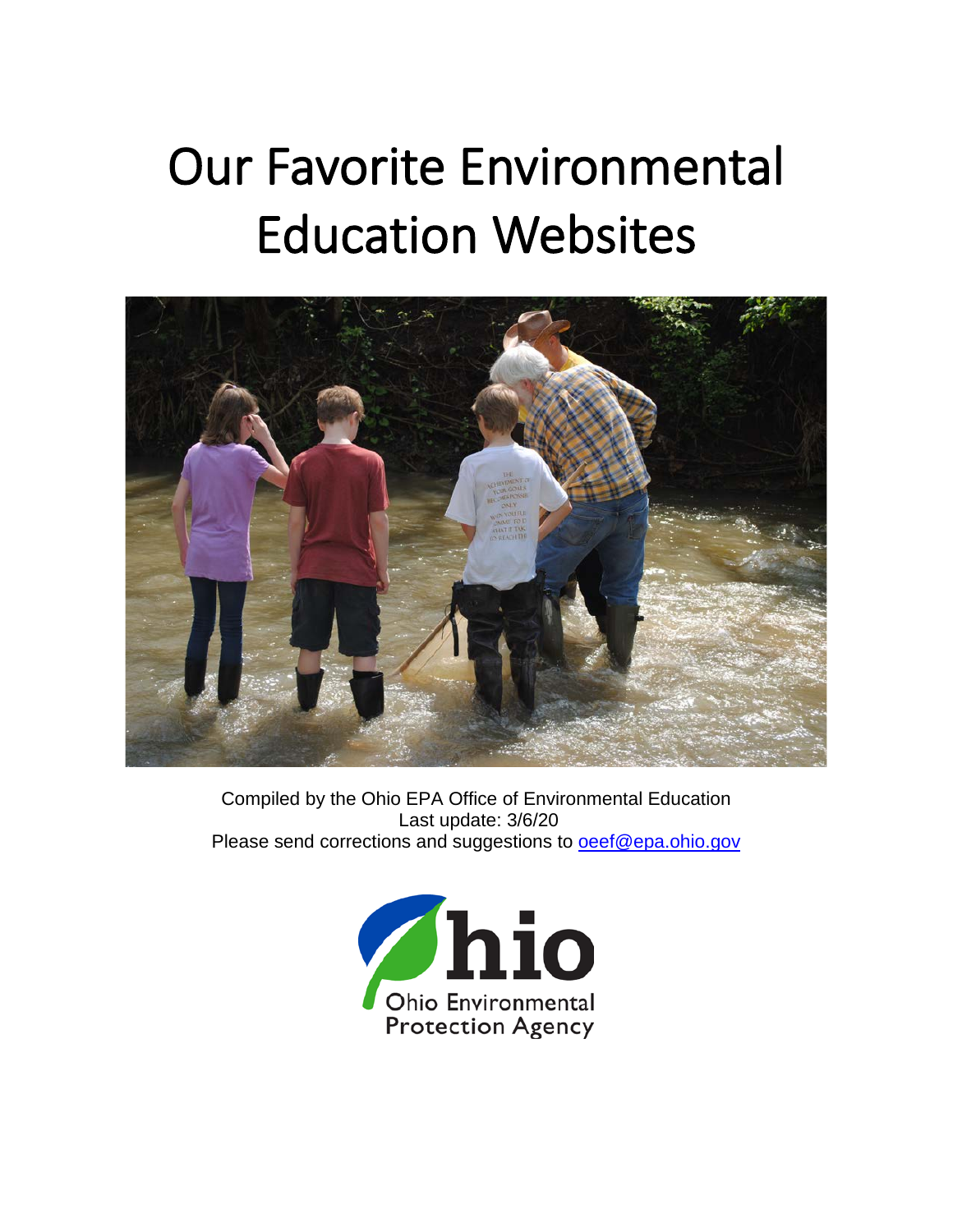# **TABLE OF CONTENTS**

<span id="page-1-0"></span>

| 1. |      |                                                                     |                |
|----|------|---------------------------------------------------------------------|----------------|
|    | 1.1. |                                                                     | $\mathbf{3}$   |
|    | 1.2. |                                                                     | $3 - 4$        |
|    | 1.3. | Energy Efficiency/Alternative Energy Sources                        | $4 - 5$        |
|    | 1.4. |                                                                     | $5-6$          |
|    | 1.5. |                                                                     | $\overline{7}$ |
|    | 1.6. |                                                                     | $7 - 8$        |
|    | 1.7. | <b>Websites with Data on Local Environmental Conditions in Ohio</b> | 9              |
|    | 1.8. |                                                                     | 9              |
| 2. |      |                                                                     |                |
|    | 2.1. | <b>Calculating Your Environmental Impact </b>                       | 10             |
|    | 2.2. |                                                                     | 11             |
|    | 2.3. |                                                                     | 12             |
|    | 2.4. | <b>National Environmental Education Curricula and Projects </b>     | 12             |
|    | 2.5. | Outdoor Classrooms/Land Labs/Wildlife Gardens                       | 13             |
|    |      |                                                                     |                |
| 3. |      |                                                                     | $14 - 16$      |
|    | 3.1. | <b>Classroom Activities on Environmental Careers </b>               | 14             |
|    | 3.2. |                                                                     | $14 - 15$      |
|    | 3.3. | <b>Environmental Career Resources Available for Purchase </b>       | $15 - 16$      |
|    | 3.4. |                                                                     | 16             |
| 4. |      |                                                                     | 17             |
|    | 4.1. |                                                                     | 17             |
|    | 4.2. |                                                                     | 17             |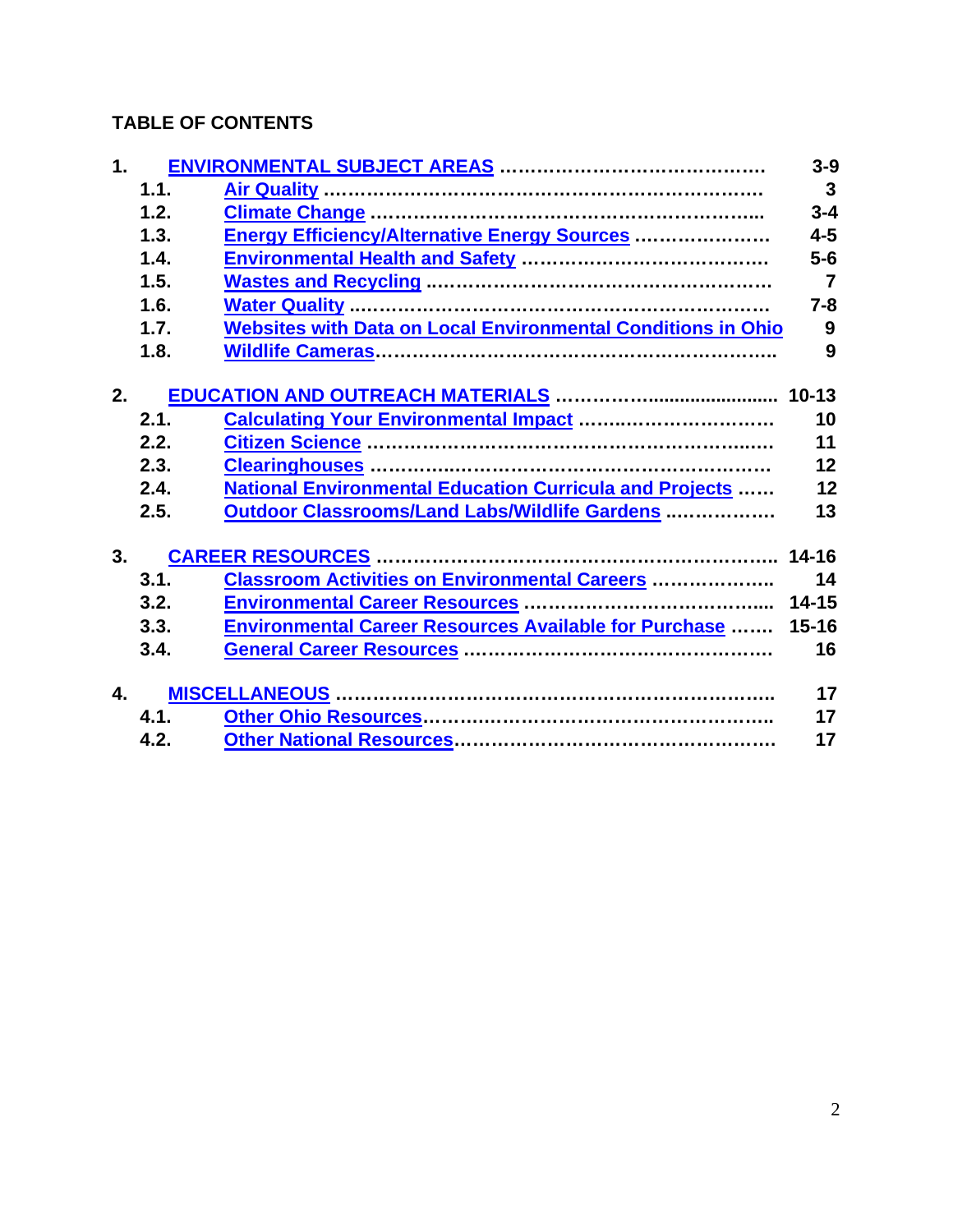# **1. ENVIRONMENTAL SUBJECT AREAS**

#### <span id="page-2-0"></span>1.1. Air Quality

[AirCompare](http://www.epa.gov/aircompare/) uses the EPA air quality databases to provide information about local air pollutants. Use this tool to get information about air quality in a specific area, based on a particular health issue to plan trips, help in relocation decisions, and learn more about local counties.<http://www.epa.gov/aircompare/>

[AIRNow](http://www.airnow.gov/) – (Joint Website of US EPA, NOAA/National Weather Service, NASA, National Park Service, and Environment Canada) – for latest air quality monitoring data in selected Ohio cities <http://www.airnow.gov/>

[Air Pollution](http://ciese.org/curriculum/airproj/) – What's the Solution? modules for students in grades 6-12 utilizing real-time atmospheric and weather data, from US EPA, the Clean Air Association of Northeast States, and Stevens Institute of Technology,<http://ciese.org/curriculum/airproj/>

"Atmosphere" and "Atmospheric Pollution" units in the **Habitable Planet multimedia environmental science** [course](https://www.learner.org/series/the-habitable-planet-a-systems-approach-to-environmental-science/) for high school teachers and adult learners, from Annenberg Media <https://www.learner.org/series/the-habitable-planet-a-systems-approach-to-environmental-science/>

[Clean School Bus USA](http://www.epa.gov/cleanschoolbus/) website at US EPA <http://www.epa.gov/cleanschoolbus/>

[Cincinnati Childhood Allergy and Air Pollution Study \(CCAAPS\)](http://eh.uc.edu/ccaaps/) at the University of Cincinnati, Department of Environmental Health <http://eh.uc.edu/ccaaps/>

[In the Air, Tools for Learning About Airborne Toxics Across the Curriculum,](http://www.intheair.org/) education modules for K-3, 3-6, 6-8, 9-12 and adults, developed by US EPA and the Missouri Botanical Garden, correlated with national science standards <http://www.intheair.org/>

<span id="page-2-1"></span>[Ohio EPA Division of Air Pollution](http://www.epa.ohio.gov/dapc/) Control <http://www.epa.ohio.gov/dapc/>

#### 1.2. Climate Change

[Byrd Polar Research Institute at The Ohio State University](http://bprc.osu.edu/) Antarctica and earth science lessons for grades 2-12 <http://bprc.osu.edu/>

[Charting the Midwest: An Inventory and Analysis](http://www.wri.org/publication/charting-the-midwest) of Greenhouse Gas Emissions in America's Heartland Report from World Resources Institute, includes Ohio Profile [http://www.wri.org/publication/charting-the](http://www.wri.org/publication/charting-the-midwest)[midwest](http://www.wri.org/publication/charting-the-midwest)

Climate Literacy: The [Essential Principles of Climate](http://downloads.globalchange.gov/Literacy/Climate%20Literacy%20Booklet%20Low-Res.pdf) Sciences – A Guide for individuals and communities and at <http://downloads.globalchange.gov/Literacy/Climate%20Literacy%20Booklet%20Low-Res.pdf>

[Climate Policy](http://www.climatepolicy.org/) – An American Meteorological Society Project <http://www.climatepolicy.org/>

[Confronting Climate Change in the Great Lakes Region](http://www.ucsusa.org/greatlakes/glchallengereport.html) Report of the Union of Concerned Scientists and The Ecological Society of America, George W. Kling et al, 2003 <http://www.ucsusa.org/greatlakes/glchallengereport.html>

["Earth's Changing Climate"](https://www.learner.org/series/the-habitable-planet-a-systems-approach-to-environmental-science/) unit in the Habitable Planet multimedia environmental science course for high school teachers and adult learners, from Annenberg Media, [https://www.learner.org/series/the-habitable](https://www.learner.org/series/the-habitable-planet-a-systems-approach-to-environmental-science/)[planet-a-systems-approach-to-environmental-science/](https://www.learner.org/series/the-habitable-planet-a-systems-approach-to-environmental-science/)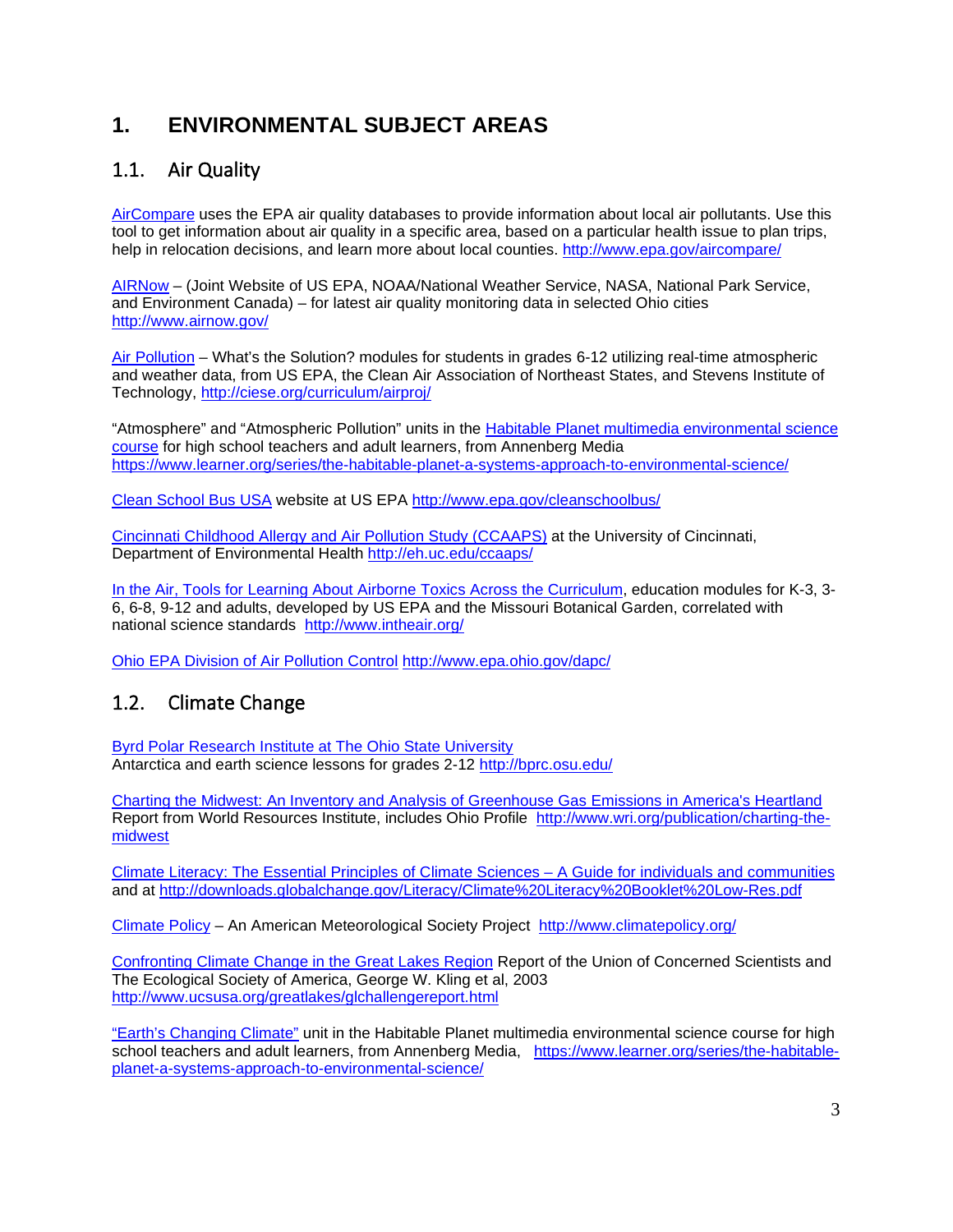[GLOBE program](http://www.globe.gov/web/scrc/overview) (NASA/NOAA Global Learning and Observations to Benefit the Environment)'s Student Climate Research Campaign <http://www.globe.gov/web/scrc/overview>

[Great Lakes Climate Change Curriculum](http://changingclimate.osu.edu/topics/education/) from Ohio Sea Grant and Ohio State University Earth Systems Education <http://changingclimate.osu.edu/topics/education/>

Human- [vs. Natural-Caused Climate Change,](http://www.bloomberg.com/graphics/2015-whats-warming-the-world/) based on data from NASA's G[odd](http://www.bloomberg.com/graphics/2015-whats-warming-the-world/)ard Institute for Space Studies. <http://www.bloomberg.com/graphics/2015-whats-warming-the-world/>

Intergovernmental Panel on Climate Change (IPCC) <http://www.ipcc.ch/>

Met Ed [Meteorology and Training](http://www.meted.ucar.edu/) from the University Consortium on Atmospheric Research <http://www.meted.ucar.edu/>

[NASA Global Climate Change](http://climate.nasa.gov/) – Vital Signs of the Planet <http://climate.nasa.gov/>

[NASA's Climate Kids](http://climate.nasa.gov/kids/) website for grades 4-6 <http://climate.nasa.gov/kids/>

[NASA/PBS Global Climate Change](http://climate.nasa.gov/resources/education/pbs_modules/) teaching modules [http://climate.nasa.gov/resources/education/pbs\\_modules/](http://climate.nasa.gov/resources/education/pbs_modules/)

[NASA Wavelength](https://science.nasa.gov/learners/wavelength) resources for Earth and Space Science Education <https://science.nasa.gov/learners/wavelength>

National Climate [Assessment](http://nca2014.globalchange.gov/) summarizes current and future impacts of climate change in the U.S. <http://nca2014.globalchange.gov/>

[NOAA Teaching Climate](https://www.climate.gov/teaching) <https://www.climate.gov/teaching>

[NOAA "Discover Your Changing World"](http://oceanservice.noaa.gov/education/discoverclimate) middle school activities, <http://oceanservice.noaa.gov/education/discoverclimate>

North American Association for Environmental Education/Kettering Foundation Environmental Issue Forum guide "Climate Choices: How should we [meet the challenges of a warming planet?"](https://www.nifi.org/en/issue-guide/climate-choices) <https://www.nifi.org/en/issue-guide/climate-choices>

[Middle school teachers guide](https://naaee.org/eepro/resources/climate-choices-eif-classroom-middle)  <https://naaee.org/eepro/resources/climate-choices-eif-classroom-middle>

High school [teachers guide](https://naaee.org/eepro/resources/climate-choices-eif-classroom-high) <https://naaee.org/eepro/resources/climate-choices-eif-classroom-high>

Project Learning Tree secondary education module ["Southeastern Forests and Climate Change"](https://www.plt.org/curriculum/southeastern-forests-climate-change/) <https://www.plt.org/curriculum/southeastern-forests-climate-change/>

[Center for Climate and Energy Solutions](http://www.c2es.org/) <http://www.c2es.org/>

[The Climate Registry](http://www.theclimateregistry.org/) greenhouse gas emissions reporting system <http://www.theclimateregistry.org/>

[United States Global Change Research Program Resource Library](https://www.globalchange.gov/browse) <https://www.globalchange.gov/browse>

[World Resources Institute \(WRI\) Climate Watch](https://www.climatewatchdata.org/) <https://www.climatewatchdata.org/>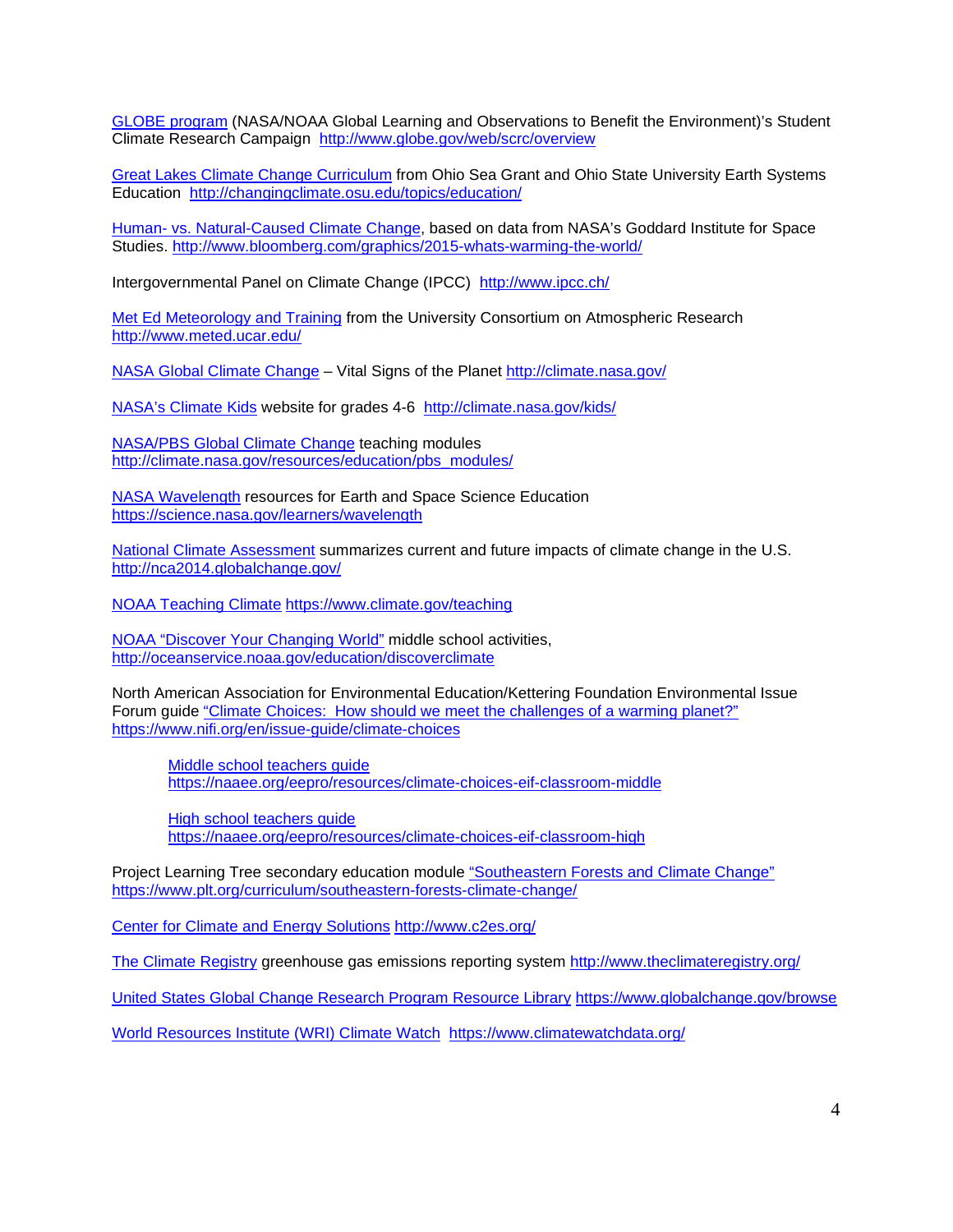#### <span id="page-4-0"></span>1.3. Energy Efficiency/Alternative Energy Sources

[Alliance to Save](https://www.ase.org/projects/powersave-schools) Energy <https://www.ase.org/projects/powersave-schools>

[Columbus Green Building Forum](http://www.cgbf.org/) <http://www.cgbf.org/>

[Lesson Plans, Teacher Guides and Online Environmental Resources for Educators](https://www.epa.gov/students/lesson-plans-teacher-guides-and-online-environmental-resources-educators) [https://www.epa.gov/students/lesson-plans-teacher-guides-and-online-environmental-resources](https://www.epa.gov/students/lesson-plans-teacher-guides-and-online-environmental-resources-educators)[educators](https://www.epa.gov/students/lesson-plans-teacher-guides-and-online-environmental-resources-educators)

[Clean Fuels Ohio](http://www.cleanfuelsohio.org/) <http://www.cleanfuelsohio.org/>

["Energy and Society"](https://www.plt.org/curriculum/energy-society-kit/) module from Project Learning Tree [https://www.plt.org/curriculum/energy-society](https://www.plt.org/curriculum/energy-society-kit/)[kit/](https://www.plt.org/curriculum/energy-society-kit/)

["Energy Challenges"](https://www.learner.org/series/the-habitable-planet-a-systems-approach-to-environmental-science/energy-challenges/energy-challenges-video/) unit in the Habitable Planet multimedia environmental science course for high school teachers and adult learners, from Annenberg Media [https://www.learner.org/series/the-habitable-planet-a](https://www.learner.org/series/the-habitable-planet-a-systems-approach-to-environmental-science/energy-challenges/energy-challenges-video/)[systems-approach-to-environmental-science/energy-challenges/energy-challenges-video/](https://www.learner.org/series/the-habitable-planet-a-systems-approach-to-environmental-science/energy-challenges/energy-challenges-video/)

[Alliance to Save Energy](http://energyhog.org/) <http://energyhog.org/>

[Energy Kids](https://www.eia.gov/kids/what-is-energy/) – U.S. Energy Information Administration <https://www.eia.gov/kids/what-is-energy/>

[Green Energy](http://www.greenenergyohio.org/) Ohio <http://www.greenenergyohio.org/>

Leadership in Energy and Environmental [Design \(LEED Certification\)](http://www.usgbc.org/) from the U.S. Green Building Council <http://www.usgbc.org/>

[Ohio Biomass Energy Program,](https://www.puco.ohio.gov/industry-information/industry-topics/ohio-biomass-energy-program/) at the Public Utilities Commission of Ohio <https://www.puco.ohio.gov/industry-information/industry-topics/ohio-biomass-energy-program/>

Ohio Department of Natural Resources, [Mineral Resource Management](http://minerals.ohiodnr.gov/) (oil and gas, coal mining) <http://minerals.ohiodnr.gov/>

[Ohio Energy Project](http://www.ohioenergy.org/) <http://www.ohioenergy.org/>

US Department of Energy – [Energy Efficiency and Renewable Energy](https://www.energy.gov/eere/education/education-resources) education pages, including K-12 Lesson plans, energy literacy, green your school and energy career resources <https://www.energy.gov/eere/education/education-resources>

US Department of Energy fossil energy study [guides and classroom activities](https://www.energy.gov/fe/about-us/students-and-teachers/study-guides-and-activities) <https://www.energy.gov/fe/about-us/students-and-teachers/study-guides-and-activities>

[US EPA Clean Energy Home Page](https://www.epa.gov/energy) <https://www.epa.gov/energy>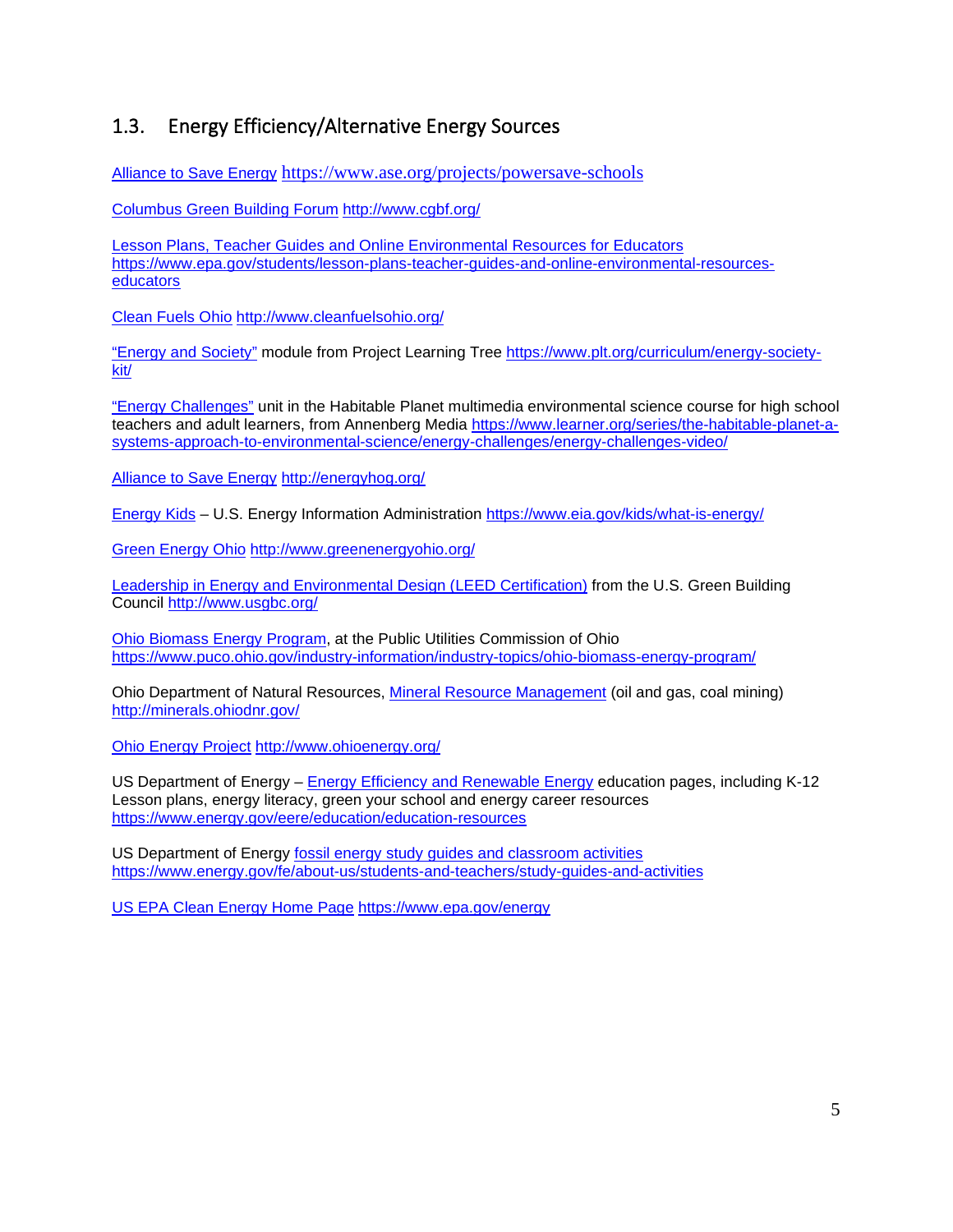#### <span id="page-5-0"></span>1.4. Environmental Health and Safety

Agency for Toxic Substances [and Disease Registry,](http://www.atsdr.cdc.gov/) U.S. Centers for Disease Control, <http://www.atsdr.cdc.gov/>

["Chemicals" National Library of Medicine](http://kidsenvirohealth.nlm.nih.gov/) environmental health portal for middle school students <http://kidsenvirohealth.nlm.nih.gov/>

[Environmental Health A to Z topics,](http://www.niehs.nih.gov/health/topics/index.cfm) National Institute of Environmental Health Science <http://www.niehs.nih.gov/health/topics/index.cfm>

[Environmental Health and Toxicology](https://www.nlm.nih.gov/enviro/index.html) section of Specialized Information Services database, U.S. National Library of Medicine, National Institutes of Health,<https://www.nlm.nih.gov/enviro/index.html>

[Learning and Teaching about the Environment](https://www.epa.gov/students) <https://www.epa.gov/students>

[MedlinePlus: environmental health](https://medlineplus.gov/environmentalhealth.html) section, U.S. National Library of Medicine, National Institutes of Health <https://medlineplus.gov/environmentalhealth.html>

[National Environmental](http://www.neha.org/) Health Association <http://www.neha.org/>

[Ohio Environmental Health Association](http://www.ohioeha.org/aws/OEHA/pt/sp/home_page) [http://www.ohioeha.org/aws/OEHA/pt/sp/home\\_page](http://www.ohioeha.org/aws/OEHA/pt/sp/home_page)

[Project EXCITE](http://edhd.bgsu.edu/excite/) at Bowling Green State University (Grade 4-9 problem-based learning episodes on environmental health science, aligned with Ohio standards) http://edhd.bgsu.edu/excite/

["Risk, Exposure and Health"](https://www.learner.org/series/the-habitable-planet-a-systems-approach-to-environmental-science/risk-exposure-and-health/risk-exposure-and-health-video/) unit in the Habitable Planet multimedia environmental science course for high school teachers and adult learners, from Annenberg Media [https://www.learner.org/series/the](https://www.learner.org/series/the-habitable-planet-a-systems-approach-to-environmental-science/risk-exposure-and-health/risk-exposure-and-health-video/)[habitable-planet-a-systems-approach-to-environmental-science/risk-exposure-and-health/risk-exposure](https://www.learner.org/series/the-habitable-planet-a-systems-approach-to-environmental-science/risk-exposure-and-health/risk-exposure-and-health-video/)[and-health-video/](https://www.learner.org/series/the-habitable-planet-a-systems-approach-to-environmental-science/risk-exposure-and-health/risk-exposure-and-health-video/)

[Tox Town](http://www.toxtown.nlm.nih.gov/) – Environmental Health Concerns and Toxic Chemicals Where You Live, Work and Play, from the U.S. National Library of Medicine, National Institutes of Health <http://www.toxtown.nlm.nih.gov/>

<span id="page-5-1"></span>US EPA, Healthy [School Environment](http://www.epa.gov/schools/) <http://www.epa.gov/schools/>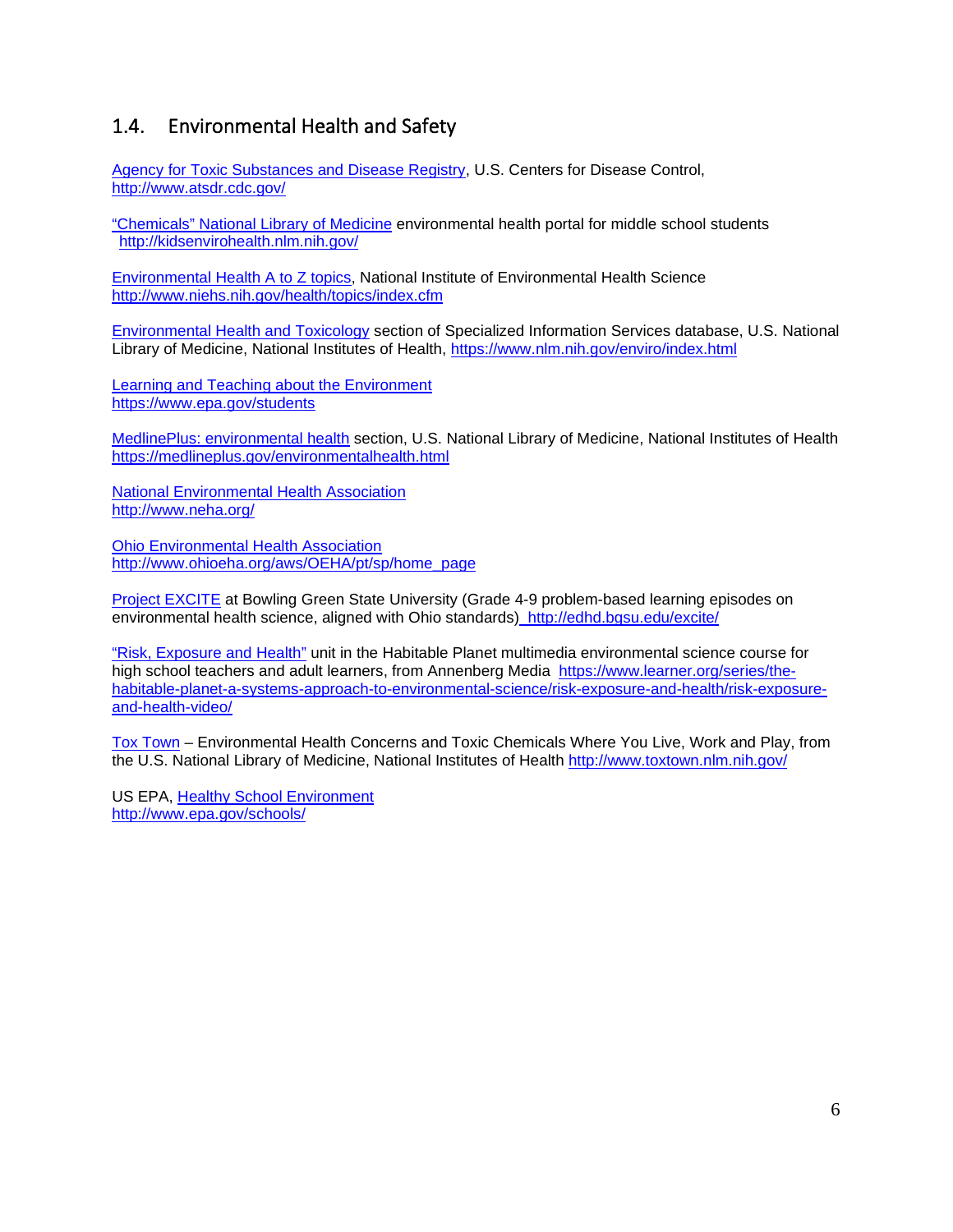### 1.5. Wastes and Recycling

Exploring Environmental Issues: Municipal Solid Waste unit from Project Learning Tree <http://www.plt.org/municipal-solid-waste>

Keep America Beautiful, Inc.<http://www.kab.org/>

Local Solid Waste Management Districts and Recycling Programs in Ohio <http://epa.ohio.gov/dmwm/home/recycle.aspx>

National Middle Level Science Teachers' Association: Hands on Plastics <http://www.nmlsta.org/>

Ohio EPA Division of Materials and Waste Management <http://epa.ohio.gov/dmwm/>

Ohio EPA Office of Compliance Assistance and Pollution Prevention <http://www.epa.ohio.gov/ocapp/>

Photographers' impressions of waste in America From Edward Burtynsky <http://www.edwardburtynsky.com/> From Chris Jourdan <http://www.chrisjordan.com/>

"Turning the Tide on Trash: A Learning Guide on Marine Debris," K-12 lesson plans from the National Oceanic and Atmospheric Association (NOAA) <http://marinedebris.noaa.gov/turning-tide-trash>

Windows on Waste*:* An elementary, interdisciplinary, environmental studies activity guidebook about solid waste and environmental issues. <http://epa.ohio.gov/Portals/51/Recycle/WindowsOnWaste.pdf>

#### <span id="page-6-0"></span>1.6. Water Quality

[Association of State Wetland Managers](https://www.aswm.org/) <https://www.aswm.org/>

Center for Ocean Sciences Education Excellence (COSEE) Great Lakes, [Great Lakes Literacy Principles](https://www.cgll.org/for-educators/great-lakes-literacy-principles/) <https://www.cgll.org/for-educators/great-lakes-literacy-principles/>

[Greenacres](https://www.green-acres.org/) Foundation (Cincinnati) Water Quality Project <https://www.green-acres.org/>

["Harmful Algae"](https://www.whoi.edu/website/redtide/home/) (from Woods Hole Oceanographic Institute): cyanobacteria, other algal blooms <https://www.whoi.edu/website/redtide/home/>

[Healthy Water, Healthy People](https://www.epa.ohio.gov/oeef/Project-WET) middle and high school curriculum from Project WET, The Watercourse and Hach Scientific, coordinated in Ohio by Ohio EPA Office of Environmental Education <https://www.epa.ohio.gov/oeef/Project-WET>

**[Izaak Walton League Save Our Streams](https://www.iwla.org/water/save-our-streams)** (national watershed education and outreach program) <https://www.iwla.org/water/save-our-streams>

[Little Miami, Inc.](https://www.littlemiami.org/) citizen river conservation resources <https://www.littlemiami.org/>

[Marine Debris in the Great Lakes,](http://marinedebris.noaa.gov/great-lakes) National Oceanographic and Atmospheric Administration (NOAA) <http://marinedebris.noaa.gov/great-lakes>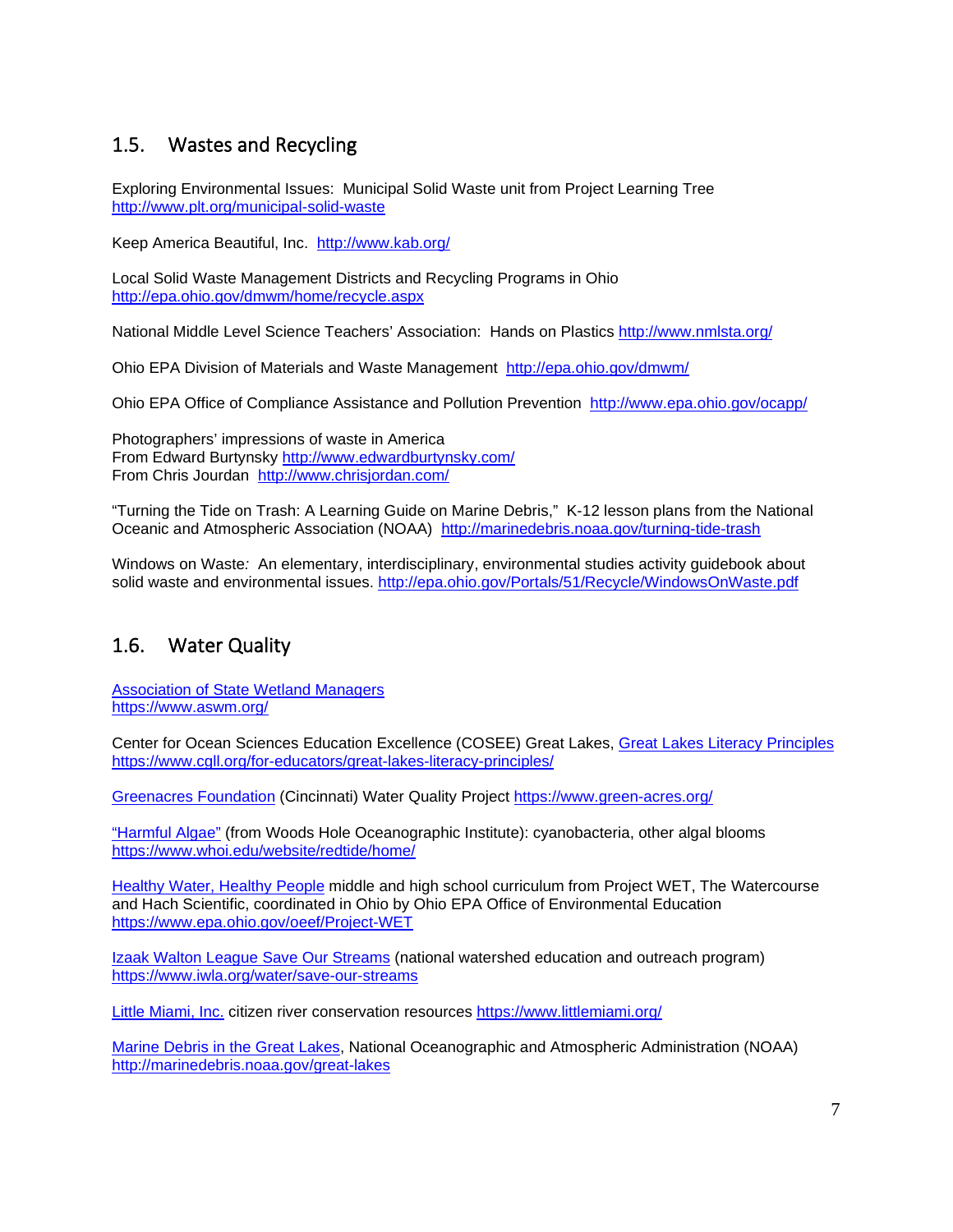National Marine Educators Association, National Oceanographic and Atmospheric Administration (NOAA), and Sea Grant, "The Bridge: An Ocean of [Teacher-Approved Marine Education Resources"](http://masweb.vims.edu/bridge/index.cfm) <http://masweb.vims.edu/bridge/index.cfm>

New York State Department of Environmental Conservation, ["Key to Aquatic Macroinvertebrates"](http://www.dec.ny.gov/animals/35772.html?showprintstyles&showprintstyles) <http://www.dec.ny.gov/animals/35772.html?showprintstyles&showprintstyles>

[Ohio EPA Division of Drinking and Ground](http://www.epa.ohio.gov/ddagw) Waters <http://www.epa.ohio.gov/ddagw>

[Ohio EPA, Division of Surface](http://www.epa.ohio.gov/dsw/) Water <http://www.epa.ohio.gov/dsw/>

Ohio Watershed Network - [local watershed coordinators](http://ohiowatersheds.osu.edu/) <http://ohiowatersheds.osu.edu/>

[Once Upon a Wellhead, or the Adventures of Dew,](http://www.epa.ohio.gov/portals/28/documents/swap/dew.pdf) Ohio EPA Wellhead Protection Coloring Book, <http://www.epa.ohio.gov/portals/28/documents/swap/dew.pdf>

[Green Yards and Healthy Homes Booklet for Homeowners,](http://www.geaugaswcd.com/storm_water) Geauga Soil & Water Conservation District [http://www.geaugaswcd.com/storm\\_water](http://www.geaugaswcd.com/storm_water)

[Surf Your Watershed](https://www.epa.gov/waterdata/surf-your-watershed) (from US EPA) <https://www.epa.gov/waterdata/surf-your-watershed>

["Turning the Tide on Trash: A Learning Guide on Marine Debris,"](http://marinedebris.noaa.gov/turning-tide-trash) K-12 lesson plans from the National Oceanic and Atmospheric Association (NOAA) <http://marinedebris.noaa.gov/turning-tide-trash>

[US Geological Survey "Water Science](https://www.usgs.gov/special-topic/water-science-school) School": excellent pages on water-related topics <http://water.usgs.gov/edu/>

[Volunteer water monitoring programs](https://archive.epa.gov/water/archive/web/html/epasvmp.html) across the U.S. <https://archive.epa.gov/water/archive/web/html/epasvmp.html>

["Water Resources"](https://www.learner.org/series/the-habitable-planet-a-systems-approach-to-environmental-science/water-resources/) unit in the Habitable Planet multimedia environmental science course for high school teachers and adult learners, from Annenberg Media, [https://www.learner.org/series/the-habitable-planet](https://www.learner.org/series/the-habitable-planet-a-systems-approach-to-environmental-science/water-resources/)[a-systems-approach-to-environmental-science/water-resources/](https://www.learner.org/series/the-habitable-planet-a-systems-approach-to-environmental-science/water-resources/)

["Water Pollution"](https://medlineplus.gov/waterpollution.html) page, National Institute of Health Medline <https://medlineplus.gov/waterpollution.html>

[World Water Monitoring Day](http://www.worldwatermonitoringday.org/) <http://www.worldwatermonitoringday.org/>

US EPA "Monitoring and [Assessing Water Quality"](https://archive.epa.gov/water/archive/web/html/index-19.html) web pages <https://archive.epa.gov/water/archive/web/html/index-19.html>

<span id="page-7-0"></span>"Discover Water: [The Role of Water in Our Lives"](http://www.discoverwater.org/) from Project WET<http://www.discoverwater.org/>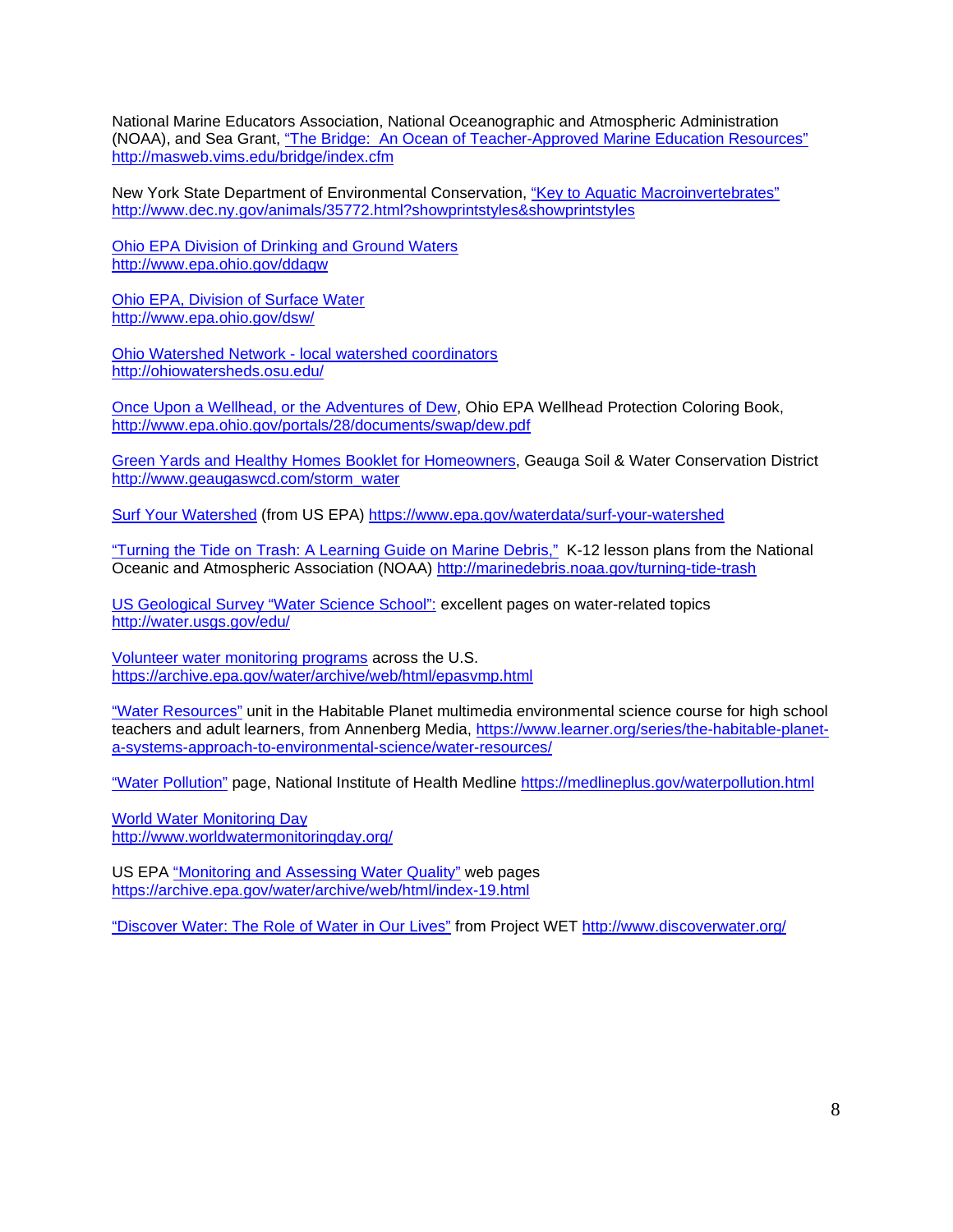### 1.7. Websites with Data on Local Environmental Conditions in Ohio

Ohio EPA [Division of Surface Water, interactive GIS maps](https://epa.ohio.gov/gis) Topics include [Water Chemistry & Stream](http://www.epa.state.oh.us/dsw/gis/wq/index.php) [Sediment](http://www.epa.state.oh.us/dsw/gis/wq/index.php) Data, [Biological Monitoring](http://www.epa.state.oh.us/dsw/gis/bio/index.php) & Assessment Data, [Combined Sewer Overflow Outfalls,](http://www.epa.state.oh.us/dsw/gis/cso/index.php) [Individual](http://www.epa.state.oh.us/dsw/gis/npdes/index.php)  [NPDES Permits,](http://www.epa.state.oh.us/dsw/gis/npdes/index.php) and [Fields Approved for Biosolids Application](http://www.epa.state.oh.us/dsw/gis/sludge/index.php) <https://epa.ohio.gov/gis>

[Ohio Watershed Network](http://ohiowatersheds.osu.edu/) (local watershed coordinators) <http://ohiowatersheds.osu.edu/>

[Ohio Ambient Air Quality Data](http://www.epa.ohio.gov/dapc/airohio/index.aspx) <http://www.epa.ohio.gov/dapc/airohio/index.aspx>

[U.S. Ambient Air Quality Data](https://www.epa.gov/outdoor-air-quality-data) <https://www.epa.gov/outdoor-air-quality-data>

Ohio hazardous waste management [and recycling facilities](https://epa.ohio.gov/derr/hazwaste/tsd) <https://epa.ohio.gov/derr/hazwaste/tsd>

[U.S. EPA's Enforcement and Compliance History Online](https://echo.epa.gov/) (ECHO) <https://echo.epa.gov/>

[Toxic Release Inventory](https://www.epa.ohio.gov/dapc/tri/tri) data on industry emissions in Ohio <http://www.epa.ohio.gov/dapc/tri/tri.aspx>

[Ohio Geological Survey,](http://geosurvey.ohiodnr.gov/) Ohio geology <http://geosurvey.ohiodnr.gov/>

[Ohio Geological Survey](http://geosurvey.ohiodnr.gov/publications-maps-data/free-downloads/hands-on-activities) hands on earth science educational activities, <http://geosurvey.ohiodnr.gov/publications-maps-data/free-downloads/hands-on-activities>

["Shipwrecks and Maritime Tales of the Lake Erie Coastal Ohio Trail,"](http://www.ohioshipwrecks.org/) Ohio Sea Grant/OSU Extension <http://www.ohioshipwrecks.org/>

[Terra Server](https://www.terraserver.com/) for aerial photos and topographic maps <http://www.terraserver.com/>

<span id="page-8-0"></span>[Google Earth](https://www.google.com/earth/) for aerial photos <https://www.google.com/earth/>

#### 1.8. Wildlife Cameras

[DC Eagle Cam](https://naeaglecam.org/) at the U.S. National Arboretum <https://naeaglecam.org/>

[Kelp Cam](https://explore.org/livecams/kelp-forest/channel-islands-national-park-anacapa-ocean) at Channel Islands National Park [http://explore.org/live-cams/player/channel-islands-national](http://explore.org/live-cams/player/channel-islands-national-park-anacapa-ocean)[park-anacapa-ocean](http://explore.org/live-cams/player/channel-islands-national-park-anacapa-ocean)

[BearCam](https://explore.org/livecams/brown-bears/brown-bear-salmon-cam-brooks-falls) at Katmai National Park [https://explore.org/livecams/brown-bears/brown-bear-salmon-cam](https://explore.org/livecams/brown-bears/brown-bear-salmon-cam-brooks-falls)[brooks-falls](https://explore.org/livecams/brown-bears/brown-bear-salmon-cam-brooks-falls)

[Puffin Cam](https://explore.org/livecams/puffins/puffin-burrow-cam) at Seal Island National Wildlife Refuge <https://explore.org/livecams/puffins/puffin-burrow-cam>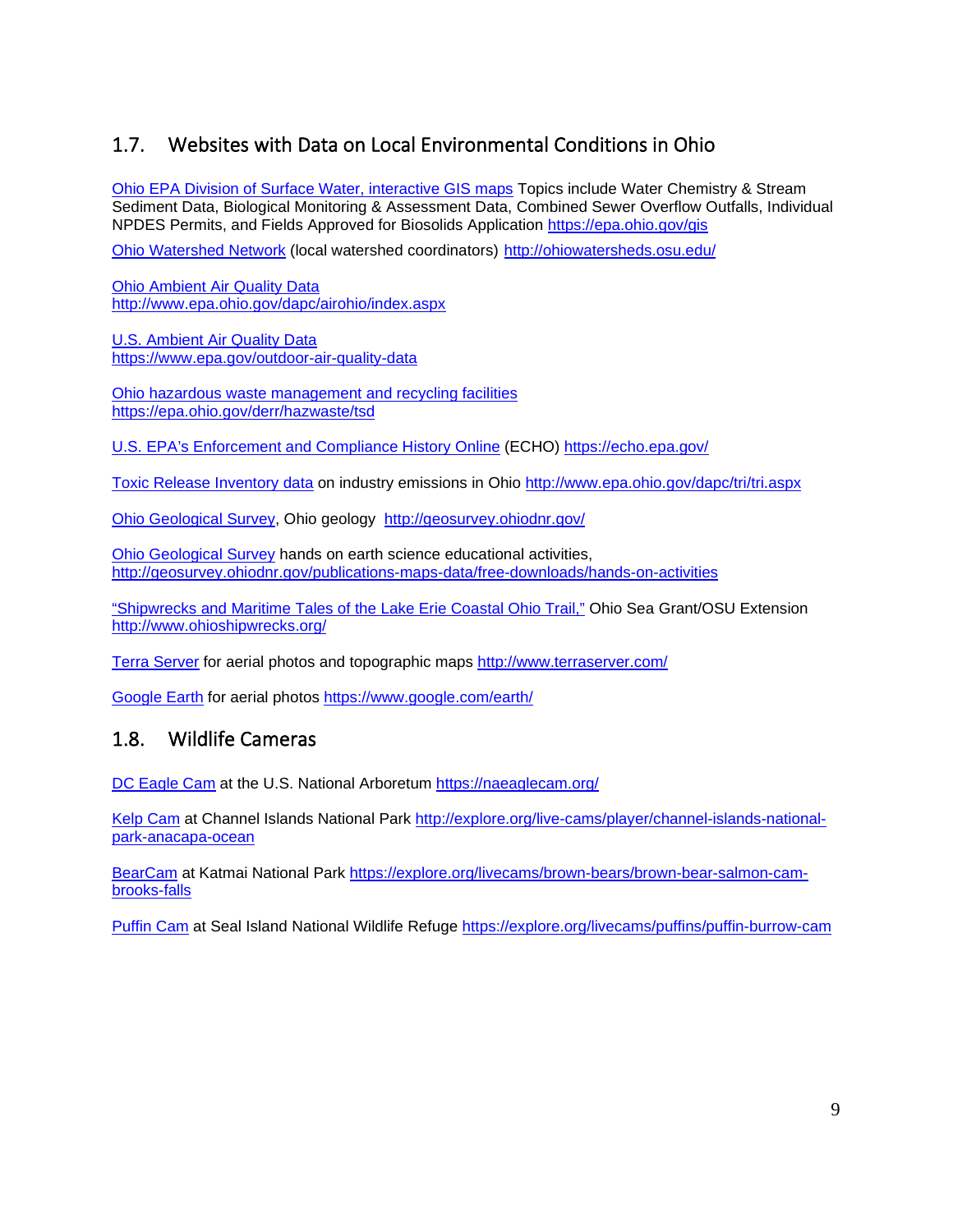#### <span id="page-9-1"></span><span id="page-9-0"></span>**2. EDUCATION AND OUTREACH MATERIALS**

#### 2.1. Calculating Your Environmental Impact

[Climate Change Adaptation Resource Center](https://www.epa.gov/arc-x) interactive resource to help local governments deliver services to communities as the climate changes<https://www.epa.gov/arc-x>

[US Dept of Energy](http://www.fueleconomy.gov/) (click on compare Side-by-Side) shows miles per gallon, fuel consumption, cost, greenhouse gas emissions in tons and EPA Air pollution score by vehicle. <http://www.fueleconomy.gov/>

[Earthday Network](https://www.earthday.org/foodprints-calculators/) calculates how many acres are needed per person based on lifestyle factors <https://www.earthday.org/foodprints-calculators/>

On [Facing the Future](https://www.facingthefuture.org/) are free downloads of lesson plans on global issues and sustainability. Three relevant to calculating environmental impacts are: "Watch Where You Step," "Now Hear This!" and "When the Chips are Down." <http://www.facingthefuture.org/>

[The Global Footprint Network](https://www.footprintnetwork.org/) <https://www.footprintnetwork.org/>

["What's My Carbon](https://www.nature.org/en-us/get-involved/how-to-help/carbon-footprint-calculator/) Footprint" from the Nature Conservancy [https://www.nature.org/en-us/get](https://www.nature.org/en-us/get-involved/how-to-help/carbon-footprint-calculator/)[involved/how-to-help/carbon-footprint-calculator/](https://www.nature.org/en-us/get-involved/how-to-help/carbon-footprint-calculator/)

[Greenhouse Gas Equivalencies Calculator](https://www.nature.org/en-us/get-involved/how-to-help/carbon-footprint-calculator/) from US EPA [https://www.epa.gov/energy/greenhouse-gas](https://www.epa.gov/energy/greenhouse-gas-equivalencies-calculator)[equivalencies-calculator](https://www.epa.gov/energy/greenhouse-gas-equivalencies-calculator)

Other ideas:

- 1. Check utility bills for figures on pollutants per kilowatt hour and average energy use of appliances.
- 2. Projects WET, WILD and Learning Tree have activities that show how much water is used to produce different crops and products, and how much a lunch cost wildlife.
- <span id="page-9-2"></span>3. Storm water volumes could be calculated with measurements of a school and parking lot, multiplied by rain gauge measurements.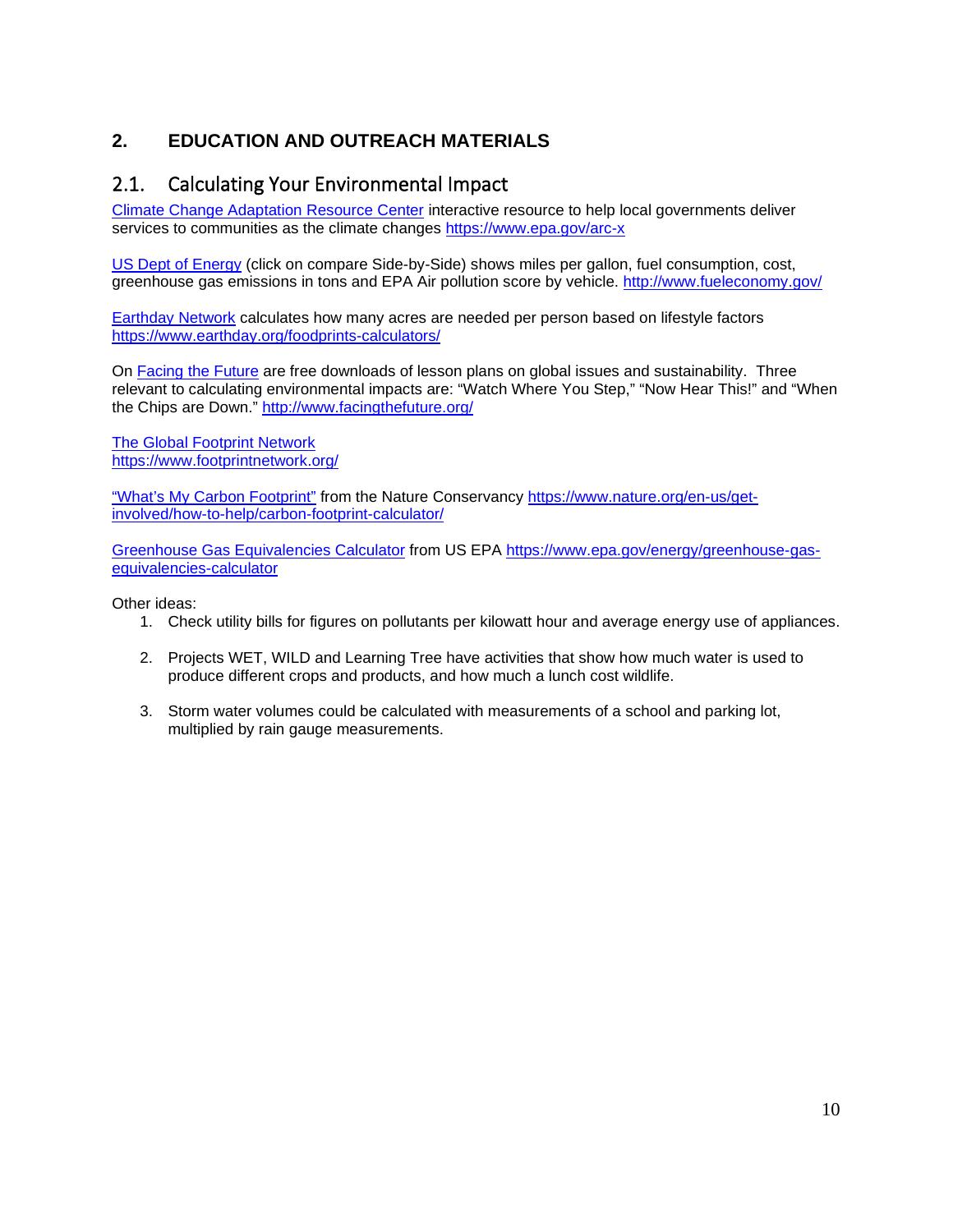#### 2.2. Citizen Science

**Bat Detective** <http://www.batdetective.org/>

[Bird Sleuth](https://www.birds.cornell.edu/k12/) from Cornell University's Lab of Ornithology<https://www.birds.cornell.edu/k12/>

[Bumble Bee Watch](https://www.bumblebeewatch.org/) <http://www.bumblebeewatch.org/>

·

 Cary Institute of Ecosystems Studies - [SYEFEST](https://www.caryinstitute.org/eco-inquiry/research-projects/curriculum-projects/schoolyard-ecology-elementary-school-students) (Schoolyard Ecology for Elementary School Teachers) has lesson plans, protocols and other resources online for everything from ant studies to beat sampling to seed preferences. [https://www.caryinstitute.org/eco-inquiry/research-projects/curriculum](https://www.caryinstitute.org/eco-inquiry/research-projects/curriculum-projects/schoolyard-ecology-elementary-school-students)[projects/schoolyard-ecology-elementary-school-students](https://www.caryinstitute.org/eco-inquiry/research-projects/curriculum-projects/schoolyard-ecology-elementary-school-students)

Cornell University – Citizen science projects for the formal classroom

<https://www.birds.cornell.edu/k12/> <https://www.aza.org/frogwatch> <http://www.globe.gov/> <https://journeynorth.org/> <https://www.usanpn.org/> <http://feederwatch.org/> <http://www.scientificamerican.com/education/> <https://scistarter.org/>

[Ecology Explorers](https://sustainability.asu.edu/ecologyexplorers/) – This site from Arizona State University includes teacher's guides, background information and protocols for studying ground arthropods, vegetation surveys, bird surveys, plant/insect interaction and much more. Most can easily be adapted for Ohio. <https://sustainability.asu.edu/ecologyexplorers/>

[Frog Watch USA](https://www.aza.org/frogwatch/) <https://www.aza.org/frogwatch/>

 [Global Learning and Observations to Benefit the Environment](http://www.globe.gov/) (GLOBE Program) from NOAA/NASA using school posted data as ground truth for satellite data on climate <http://www.globe.gov/>

[The Great Backyard Bird Count](https://gbbc.birdcount.org/) (Audubon and Cornell Lab of Ornithology) <https://gbbc.birdcount.org/>

[The Great Sunflower Project](https://www.greatsunflower.org/) <http://www.greatsunflower.org/>

[Journey North](https://journeynorth.org/) <https://journeynorth.org/>

[Monarch Watch](https://www.monarchwatch.org/) <http://www.monarchwatch.org/>

[NEON Citizen Science Academy](https://www.chicagobotanic.org/education/citizen_science_academy) – online courses to help you implement citizen science projects in a variety of educational settings [https://www.chicagobotanic.org/education/citizen\\_science\\_academy](https://www.chicagobotanic.org/education/citizen_science_academy)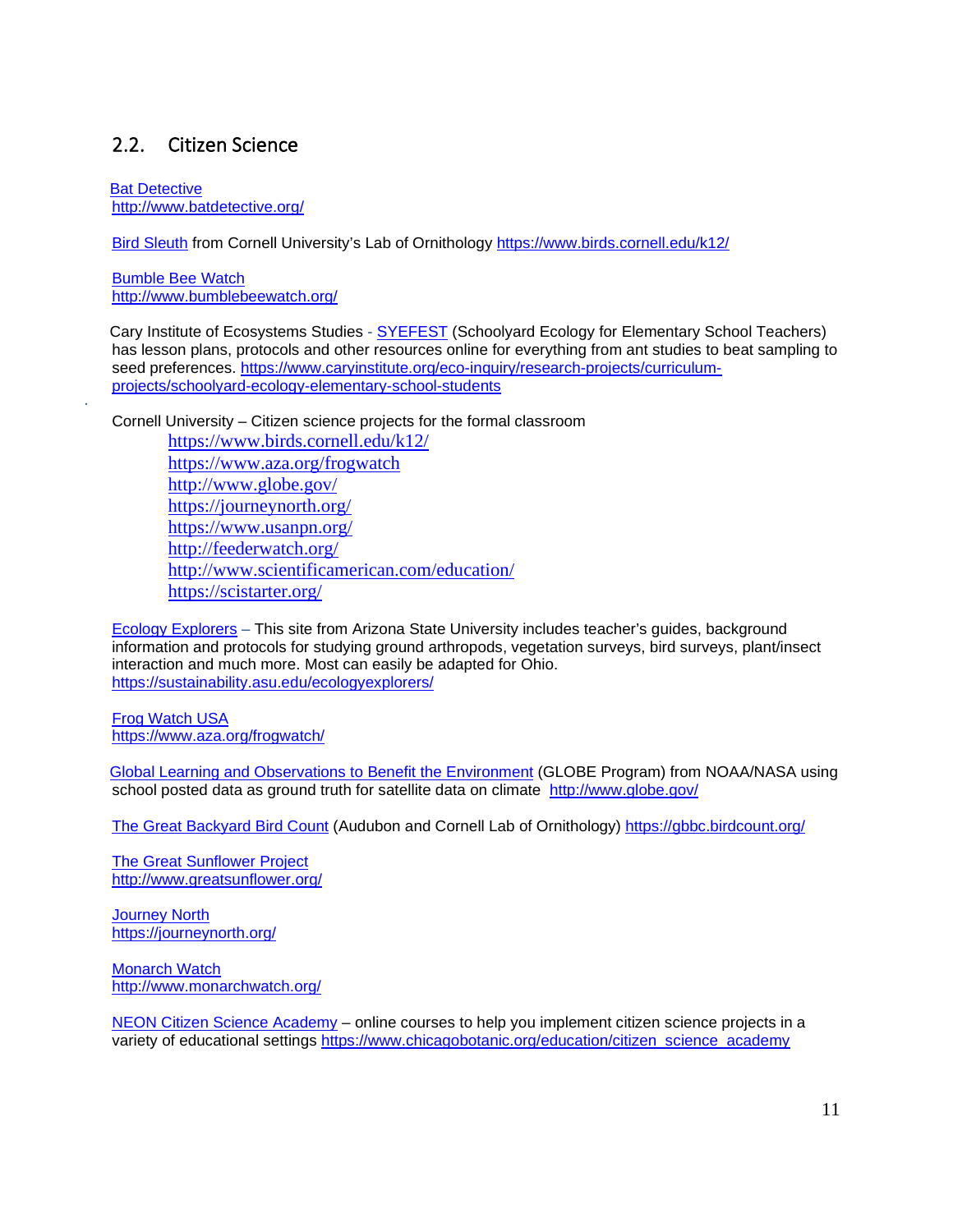[Ohio Long-Term Butterfly](http://www.ohiolepidopterists.org/) Monitoring Project <http://www.ohiolepidopterists.org/>

[Project Feeder Watch](https://feederwatch.org/) <https://feederwatch.org/>

[Project Noah](https://www.projectnoah.org/) <http://www.projectnoah.org/>

[SciStarter](https://scistarter.org/) – features many projects including Nest Watch, Project Bud Burst, Dragonfly Migration, Leaf Snap, Great Lakes Worm Watch, and Camel Cricket Census <https://scistarter.org/>

[Trout in the Classroom](http://www.troutintheclassroom.org/home) <http://www.troutintheclassroom.org/home>

[U.S. Phenology Network](http://www.usanpn.org/usa-national-phenology-network) <http://www.usanpn.org/usa-national-phenology-network>

#### <span id="page-11-0"></span>2.3. Clearinghouses

Eisenhower [National Clearinghouse](http://www.goenc.com/) for K-12 math and science <http://www.goenc.com/>

Tow [Town](https://toxtown.nlm.nih.gov/) at the U.S. National Library of Medicine, National Institutes of Health, includes environmental health and toxicology databases (Toxnet), chemical information and Resources for Science Teachers <https://toxtown.nlm.nih.gov/>

<span id="page-11-1"></span>[SciLinks](http://www.scilinks.org/)7 from the National Science Teachers Association (NSTA)<http://www.scilinks.org/>

#### 2.4. National Environmental Education Curricula and Projects

[Ag in the Classroom](http://www.agclassroom.org/) and [Ohio Ag in the Classroom,](https://www.agclassroom.org/affiliates_state_reports/ohio.cfm) <http://www.agclassroom.org/> [https://www.agclassroom.org/affiliates\\_state\\_reports/ohio.cfm](https://www.agclassroom.org/affiliates_state_reports/ohio.cfm)

Earth Force http://www.earthforce.org/

[The Environmental Education and Training Partnership](http://www.eetap.org/) http://www.eetap.org/

[Global Learning and Observations to Benefit the Environment](http://www.globe.gov/) (GLOBE) from NASA and NOAA, <http://www.globe.gov/>

[Healthy Water, Healthy People](http://www.projectwet.org/what-we-do/publications/guides/healthy-water-healthy-people-water-quality-educators-guide) learning modules for grades 6-12 from International Project WET, The Water Course, and Hach Scientific [http://www.projectwet.org/what-we-do/publications/guides/healthy](http://www.projectwet.org/what-we-do/publications/guides/healthy-water-healthy-people-water-quality-educators-guide)[water-healthy-people-water-quality-educators-guide](http://www.projectwet.org/what-we-do/publications/guides/healthy-water-healthy-people-water-quality-educators-guide) and [www.epa.ohio.gov/oee](http://www.epa.ohio.gov/oee)

[Leopold Education Project](https://www.aldoleopold.org/) <https://www.aldoleopold.org/>

Population [Connection](http://www.populationeducation.org/) <http://www.populationeducation.org/>

[World Population Map](http://www.populationeducation.org/content/world-population-video?utm_source=Campaign+Created+2013%2F10%2F16%2C+3%3A11+PM&utm_campaign=Contact+Email&utm_medium=email)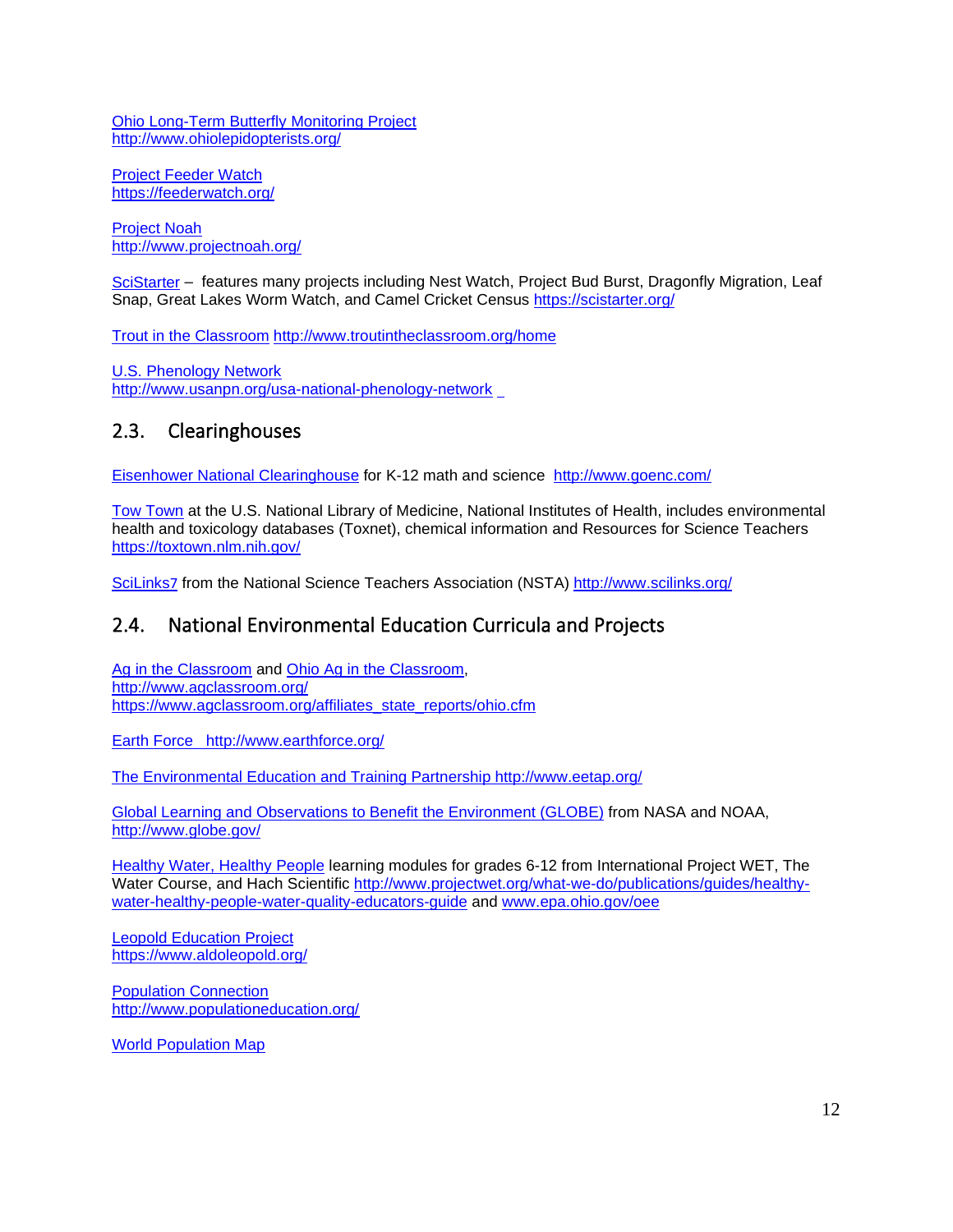[http://www.populationeducation.org/content/world-population](http://www.populationeducation.org/content/world-population-video?utm_source=Campaign+Created+2013%2F10%2F16%2C+3%3A11+PM&utm_campaign=Contact+Email&utm_medium=email)[video?utm\\_source=Campaign+Created+2013%2F10%2F16%2C+3%3A11+PM&utm\\_campaign=Contact](http://www.populationeducation.org/content/world-population-video?utm_source=Campaign+Created+2013%2F10%2F16%2C+3%3A11+PM&utm_campaign=Contact+Email&utm_medium=email) [+Email&utm\\_medium=email](http://www.populationeducation.org/content/world-population-video?utm_source=Campaign+Created+2013%2F10%2F16%2C+3%3A11+PM&utm_campaign=Contact+Email&utm_medium=email)

[Project Food, Land and People](http://www.foodlandpeople.org/) <http://www.foodlandpeople.org/>

[Project Learning Tree](http://www.plt.org/) <http://www.plt.org/> and <http://forestry.ohiodnr.gov/plt>

[Project WET](http://www.projectwet.org/) (Water Education for Teachers) [Project WET](http://www.projectwet.org/) and <http://www.epa.ohio.gov/oeef/ProjectWET.aspx>

[Project](https://www.fishwildlife.org/projectwild) WILD

<https://www.fishwildlife.org/projectwild> and in Ohio: [http://wildlife.ohiodnr.gov/education-and-outdoor](http://wildlife.ohiodnr.gov/education-and-outdoor-discovery/conservation-education-project-wild)[discovery/conservation-education-project-wild](http://wildlife.ohiodnr.gov/education-and-outdoor-discovery/conservation-education-project-wild) See also "Science and Civics: Sustaining Wildlife" secondary curriculum from Project WILD

[The Habitable Planet](https://www.learner.org/series/the-habitable-planet-a-systems-approach-to-environmental-science/) multimedia environmental science course for high school teachers and adult learners, from Annenberg Media [https://www.learner.org/series/the-habitable-planet-a-systems-approach](https://www.learner.org/series/the-habitable-planet-a-systems-approach-to-environmental-science/)[to-environmental-science/](https://www.learner.org/series/the-habitable-planet-a-systems-approach-to-environmental-science/)

[Center for Ecoliteracy:](https://www.ecoliteracy.org/ecological-education) Lessons, articles, and principles to further ecological teaching and learning <https://www.ecoliteracy.org/ecological-education>

## <span id="page-12-0"></span>2.5. Outdoor Classrooms/Land Labs/Wildlife Gardens

[4-H Garden](https://4hgarden.msu.edu/) at Michigan State University <https://4hgarden.msu.edu/>

[Bird Sleuth,](https://www.birds.cornell.edu/k12/) from Cornell Lab of Ornithology<https://www.birds.cornell.edu/k12/>

[Get Em Outside](http://www.youtube.com/watch?v=wRR1feHqZPY) video from National Leave No Child Inside Coalition <http://www.youtube.com/watch?v=wRR1feHqZPY>

[Granny's Garden School](http://www.grannysgardenschool.org/) <http://www.grannysgardenschool.org/>

[Habitats for Learning,](http://www.epa.ohio.gov/Portals/42/documents/habitat.pdf) a Planning Guide for Using and Developing School Land Labs <http://www.epa.ohio.gov/Portals/42/documents/habitat.pdf>

[Identifying Ohio trees,](https://tree.oplin.org/) from Ohio Public Library Information Network and Ohio Historical Society, <https://tree.oplin.org/>

**Journey North** https://journeynorth.org/

[Leave No Child Inside Cincinnati](http://www.lncigc.org/)  <http://www.lncigc.org/>

[Monarch Watch](http://www.monarchwatch.org/) at University of Kansas<http://www.monarchwatch.org/>

[National Wildlife Federation Schoolyard Habitats](http://www.nwf.org/schoolyard) <http://www.nwf.org/schoolyard>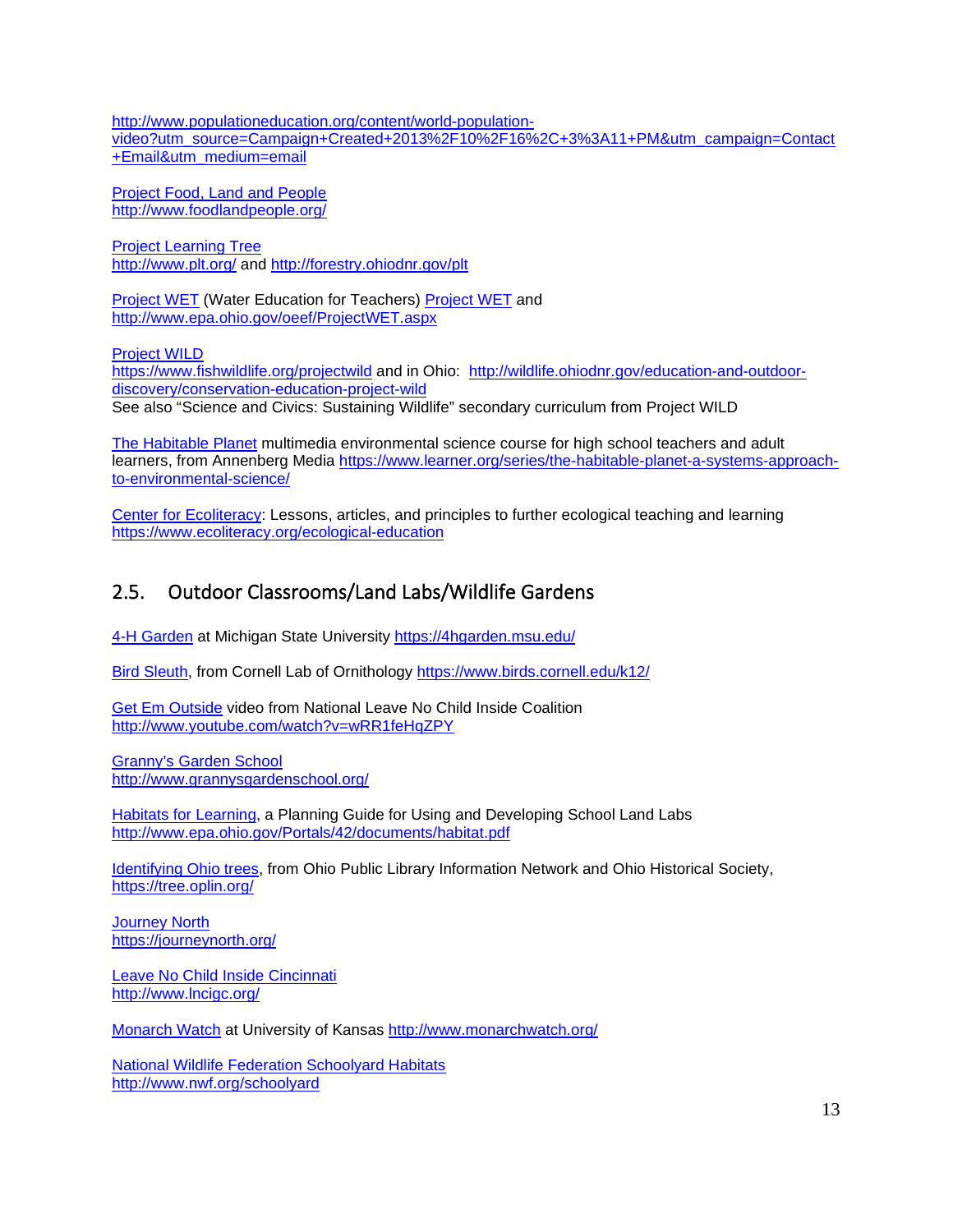[National Wildlife Federation Backyard Habitats](http://www.nwf.org/backyard) <http://www.nwf.org/backyard>

[PollinatorLive!](http://pollinatorlive.pwnet.org/) Distance learning adventure for grades 4-8<http://pollinatorlive.pwnet.org/>

[Project WILD grants and resources](http://wildlife.ohiodnr.gov/education-and-outdoor-discovery/conservation-education-project-wild#tabr4) for WILD School Sites [http://wildlife.ohiodnr.gov/education-and](http://wildlife.ohiodnr.gov/education-and-outdoor-discovery/conservation-education-project-wild#tabr4)[outdoor-discovery/conservation-education-project-wild#tabr4](http://wildlife.ohiodnr.gov/education-and-outdoor-discovery/conservation-education-project-wild#tabr4)

[Raptors in the City](http://raptorsinthecity.homestead.com/index.html) (includes Cleveland peregrines) <http://raptorsinthecity.homestead.com/index.html>

US EPA and US Botanic Garden, ["Reduce Runoff: Slow It Down, Spread It Out, Soak It In"](https://www.epa.gov/aboutepa/about-office-water#wetlands) video showing how green techniques such as rain gardens, green roofs and rain barrels help manage stormwater runoff <https://www.epa.gov/aboutepa/about-office-water#wetlands>

Funding opportunities at<http://epa.ohio.gov/Portals/42/documents/Funding%20Sources%20EE.pdf>

<span id="page-13-0"></span>US Fish and Wildlife Services' [Schoolyard Habitat Program](https://www.fws.gov/cno/conservation/schoolyard.html) **<https://www.fws.gov/cno/conservation/schoolyard.html>**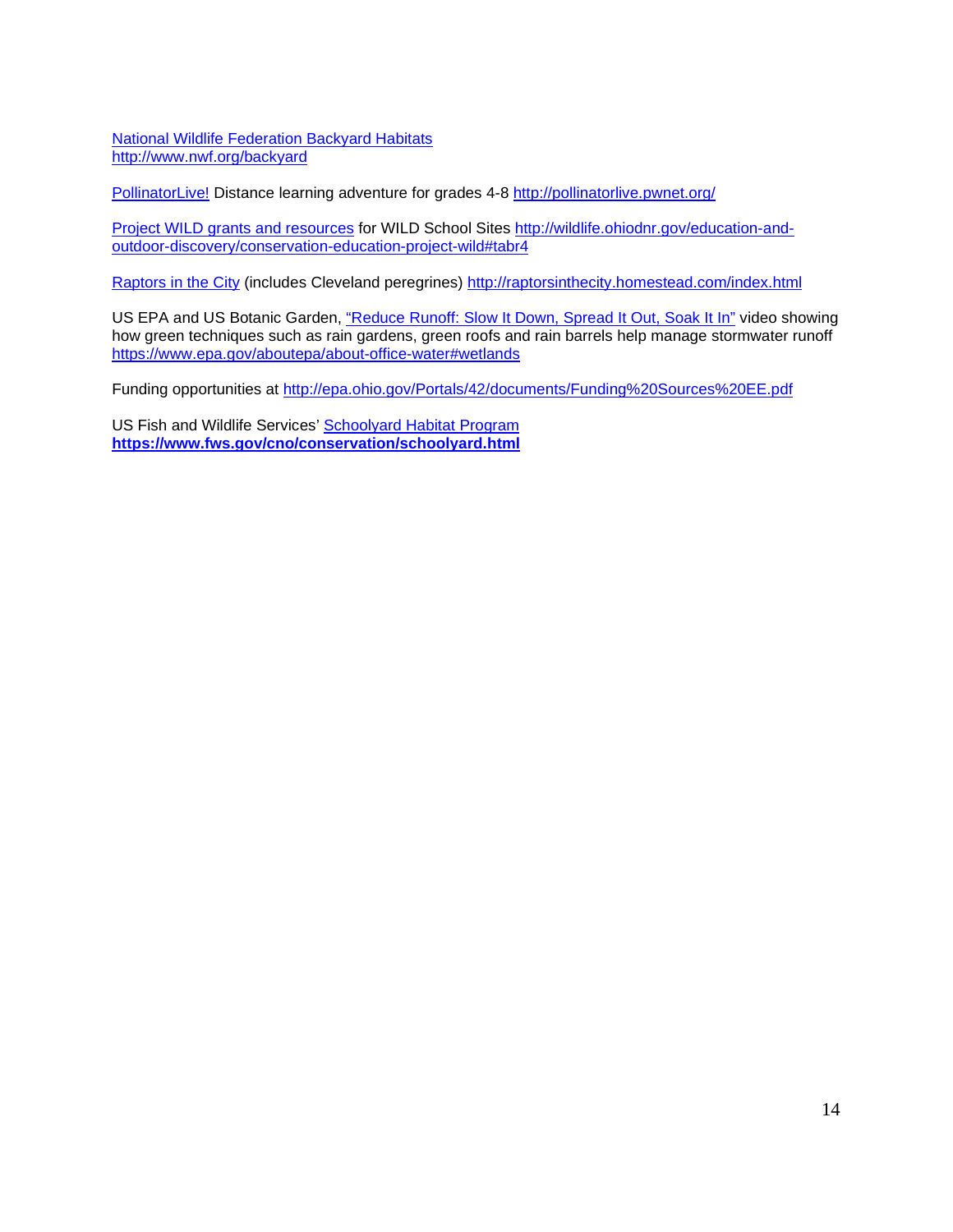#### <span id="page-14-0"></span>**3. CAREER RESOURCES**

#### 3.1. Classroom Activities on Environmental Careers

**[Environmental Careers Icebreaker Classroom Activity](http://epa.ohio.gov/oee/EnvironmentalEducation.aspx#135377996-environmental-education-resources)** created by Ohio EPA Office of Environmental Education to showcase 52 different public sector and private sector careers <http://epa.ohio.gov/oee/EnvironmentalEducation.aspx#135377996-environmental-education-resources>

**"Urban Waters"** activity in the *Project WET Curriculum and Activity Guide 2.0* includes water career cards for 19 careers related to providing and treating drinking water, and treating waste water.

**"Who Works in This Forest?"** in *Project Learning Tree Pre K-8 Environmental Education Activity Guide*

**"Working [for Wildlife"](http://www.projectwild.org/projectwildwebsite/resources/occupations.htm)** activity in newest *Project Wild Aquatic Guide*, and accompanying online Project WILD: Wild Work Resources <http://www.projectwild.org/projectwildwebsite/resources/occupations.htm>

#### <span id="page-14-2"></span><span id="page-14-1"></span>3.2. Environmental Career Resources

**[Animal Care and Science videos](https://www.usa.gov/animal-science-careers)** from Kids.gov, including animal keeper, marine biologist, veterinarian, wildlife biologist, and zoo keeper https://www.usa.gov/animal-science-careers

**[Arboriculture Career Paths](http://www.isa-arbor.com/students/careersInArboriculture/commonCareerPaths.aspx)** from the International Society of Arboriculture, [http://www.isa](http://www.isa-arbor.com/students/careersInArboriculture/commonCareerPaths.aspx)[arbor.com/students/careersInArboriculture/commonCareerPaths.aspx,](http://www.isa-arbor.com/students/careersInArboriculture/commonCareerPaths.aspx) with job descriptions for:

[Municipal Arborist/Forester](https://www.isa-arbor.com/Portals/0/Assets/PDF/Certification-Applications/cert-Application-Municipal-specialist.pdf) - [https://www.isa-arbor.com/Portals/0/Assets/PDF/Certification-](https://www.isa-arbor.com/Portals/0/Assets/PDF/Certification-Applications/cert-Application-Municipal-specialist.pdf)[Applications/cert-Application-Municipal-specialist.pdf,](https://www.isa-arbor.com/Portals/0/Assets/PDF/Certification-Applications/cert-Application-Municipal-specialist.pdf)

[Utility Arborist/Forester](https://www.isa-arbor.com/Portals/0/Assets/PDF/Certification-Applications/cert-Application-Utility-Specialist.pdf) - [https://www.isa-arbor.com/Portals/0/Assets/PDF/Certification-](https://www.isa-arbor.com/Portals/0/Assets/PDF/Certification-Applications/cert-Application-Utility-Specialist.pdf)[Applications/cert-Application-Utility-Specialist.pdf,](https://www.isa-arbor.com/Portals/0/Assets/PDF/Certification-Applications/cert-Application-Utility-Specialist.pdf)

[Urban Forester/Government](https://www.isa-arbor.com/Portals/0/Assets/PDF/Career-Paths/Urban-Forester-Govt.pdf) - [https://www.isa-arbor.com/Portals/0/Assets/PDF/Career-Paths/Urban-](https://www.isa-arbor.com/Portals/0/Assets/PDF/Career-Paths/Urban-Forester-Govt.pdf)[Forester-Govt.pdf](https://www.isa-arbor.com/Portals/0/Assets/PDF/Career-Paths/Urban-Forester-Govt.pdf), and

Careers in Arboriculture video - <https://www.youtube.com/watch?v=u8Qn1iAMlSI&feature=youtu.be>

**[Careers in Environmental Health, Chemistry, and Toxicology](https://toxtown.nlm.nih.gov/text_version/educators.php?id=5)** from National Institute of Health/US National Library of Medicine [https://toxtown.nlm.nih.gov/text\\_version/educators.php?id=5](https://toxtown.nlm.nih.gov/text_version/educators.php?id=5)

**[Conservation Connect](http://nctc.fws.gov/conservationconnect/)** outdoor career videos from US Fish and Wildlife Service <http://nctc.fws.gov/conservationconnect/>

**[Energy Kids Career Corner](https://www.eia.gov/kids/energy.cfm?page=activities_career_corner)**, from US Energy Information Administration [https://www.eia.gov/kids/energy.cfm?page=activities\\_career\\_corner](https://www.eia.gov/kids/energy.cfm?page=activities_career_corner)

**[Animal Care Career Videos](https://www.usa.gov/animal-career-videos)** from USA.gov; animal keeper and wildlife biologist <https://www.usa.gov/animal-career-videos>

**[Oil and Gas "Careers in Ohio"](http://oogeep.org/industry-workforce/careers/)** from Ohio Oil and Gas Energy Education Project <http://oogeep.org/industry-workforce/careers/> or email [acroce@oogeep.org](mailto:acroce@oogeep.org) to order free copies

**[Scientists at the Smithsonian](http://www.smithsonianeducation.org/scientist/index.html)**, includes Amphibian Ace, Bat Listener, Bee Tracker, Bird Strike Sleuth, Dinosaur Hunter, Frog Follower, Reef Whisperer, Seed Reader and many more <http://www.smithsonianeducation.org/scientist/index.html>

**[Scientists Card series](http://www.naturalinquirer.org/Scientist-Card-Series-v-168.html)** from Natural Inquirer middle school science education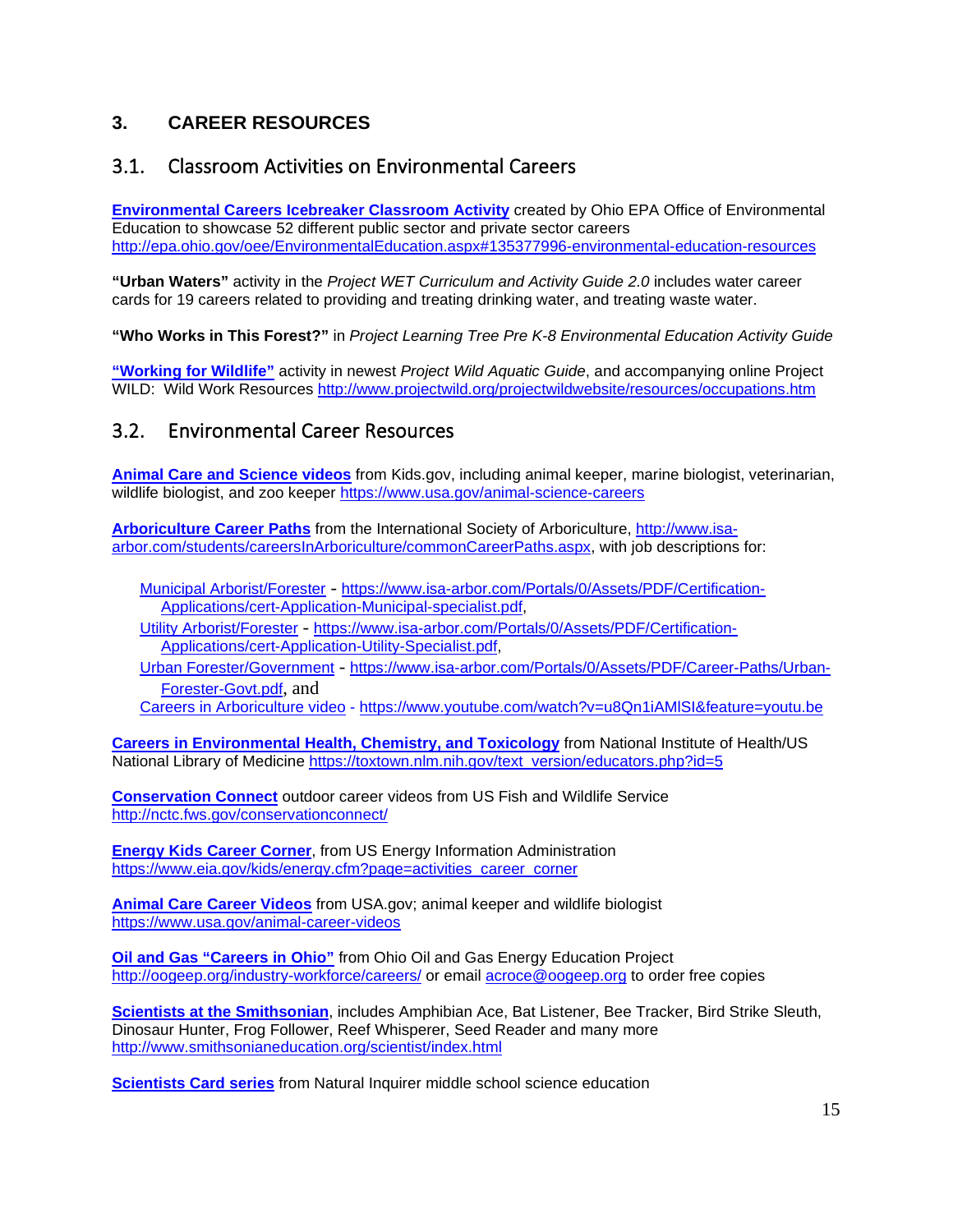<http://www.naturalinquirer.org/Scientist-Card-Series-v-168.html>

**[US Environmental Protection Agency "Faces of the EPA" video interviews](https://www.youtube.com/playlist?list=PLBhfkkujnoRD-7H1lYa5FQ10AFgsjbnlh) <https://www.youtube.com/playlist?list=PLBhfkkujnoRD-7H1lYa5FQ10AFgsjbnlh>**

**[US Geological Survey Career Cards](https://www.usgs.gov/about/organization/science-support/human-capital/usgs-career-cards)** for ten different science careers including biological science technician, biologist, cartographer, chemist, ecologist, geologist, geographer, hydrologic technician, hydrologist, physical scientist [https://www.usgs.gov/about/organization/science-support/human](https://www.usgs.gov/about/organization/science-support/human-capital/usgs-career-cards)[capital/usgs-career-cards](https://www.usgs.gov/about/organization/science-support/human-capital/usgs-career-cards) 

"**[My Future Life](http://www.youtube.com/user/SEOCEMS)**" videos with career interviews such as Aquatic Biologist, Hydrogeologist, Environmental Projects Manager, Plant Pathologist, Wind Energy Assessment, and Waste Management <http://www.youtube.com/user/SEOCEMS>

**[Career Pathways](https://education.ohio.gov/Topics/Career-Tech/Career-Connections/Career-Pathways)** from the Ohio Department of Education, showing middle, high school and college course options for various career clusters [https://education.ohio.gov/Topics/Career-Tech/Career-](https://education.ohio.gov/Topics/Career-Tech/Career-Connections/Career-Pathways)[Connections/Career-Pathways](https://education.ohio.gov/Topics/Career-Tech/Career-Connections/Career-Pathways)

Four of these environmental career pathways have been posted as an "Ohio In-Demand Job" on the **Ohio Means Jobs** website:

[Water plant operator/utilities director](http://jfs.ohio.gov/owd/CareerPathways/AgSystemsWaterSystems.stm) <http://jfs.ohio.gov/owd/CareerPathways/AgSystemsWaterSystems.stm>

[Environmental Technician/Environmental Specialist/Natural Sciences Manager](http://jfs.ohio.gov/owd/CareerPathways/AgSystemsEnvironmental.stm) <http://jfs.ohio.gov/owd/CareerPathways/AgSystemsEnvironmental.stm>

[Arborist/Forestry Specialist/Forestry Manager](http://omj.ohio.gov/WorkArea/DownloadAsset.aspx?id=2147644425)  <http://omj.ohio.gov/WorkArea/DownloadAsset.aspx?id=2147644425>

[Pipeline Technician/Petroleum Technician/Petroleum Engineer](http://jfs.ohio.gov/owd/careerpathways/agsystemsnaturalresources.stm) <http://jfs.ohio.gov/owd/careerpathways/agsystemsnaturalresources.stm>

**[Ohio Means Jobs K-12 Occupation Search](https://jobseeker.k-12.ohiomeansjobs.monster.com/ExploreIt/OccupationSearch.aspx)** page for beginning to research different career fields: <https://jobseeker.k-12.ohiomeansjobs.monster.com/ExploreIt/OccupationSearch.aspx>

[Open Education Database,](http://oedb.org/) select a degree then "science and engineering" category to reveal subjects like environmental policy and environmental science.<http://oedb.org/>

Posters showcasing careers and strong employment outlooks for environmental professionals, from the National Environmental Education Foundation:

["STEM and Our Planet"](http://www.neefusa.org/resource/stem-our-planet-infographic) <http://www.neefusa.org/resource/stem-our-planet-infographic>

["Engineering and Our Planet"](http://www.neefusa.org/resource/engineering-our-planet-infographic) <http://www.neefusa.org/resource/engineering-our-planet-infographic>

["Rooted in Math" poster](http://www.neefusa.org/resource/rooted-math) [http://www.neefusa.org/resource/rooted-math,](http://www.neefusa.org/resource/rooted-math) and [https://www.neefusa.org/resource/rooted-math](https://www.neefusa.org/resource/rooted-math-educator-toolkit)[educator-toolkit](https://www.neefusa.org/resource/rooted-math-educator-toolkit)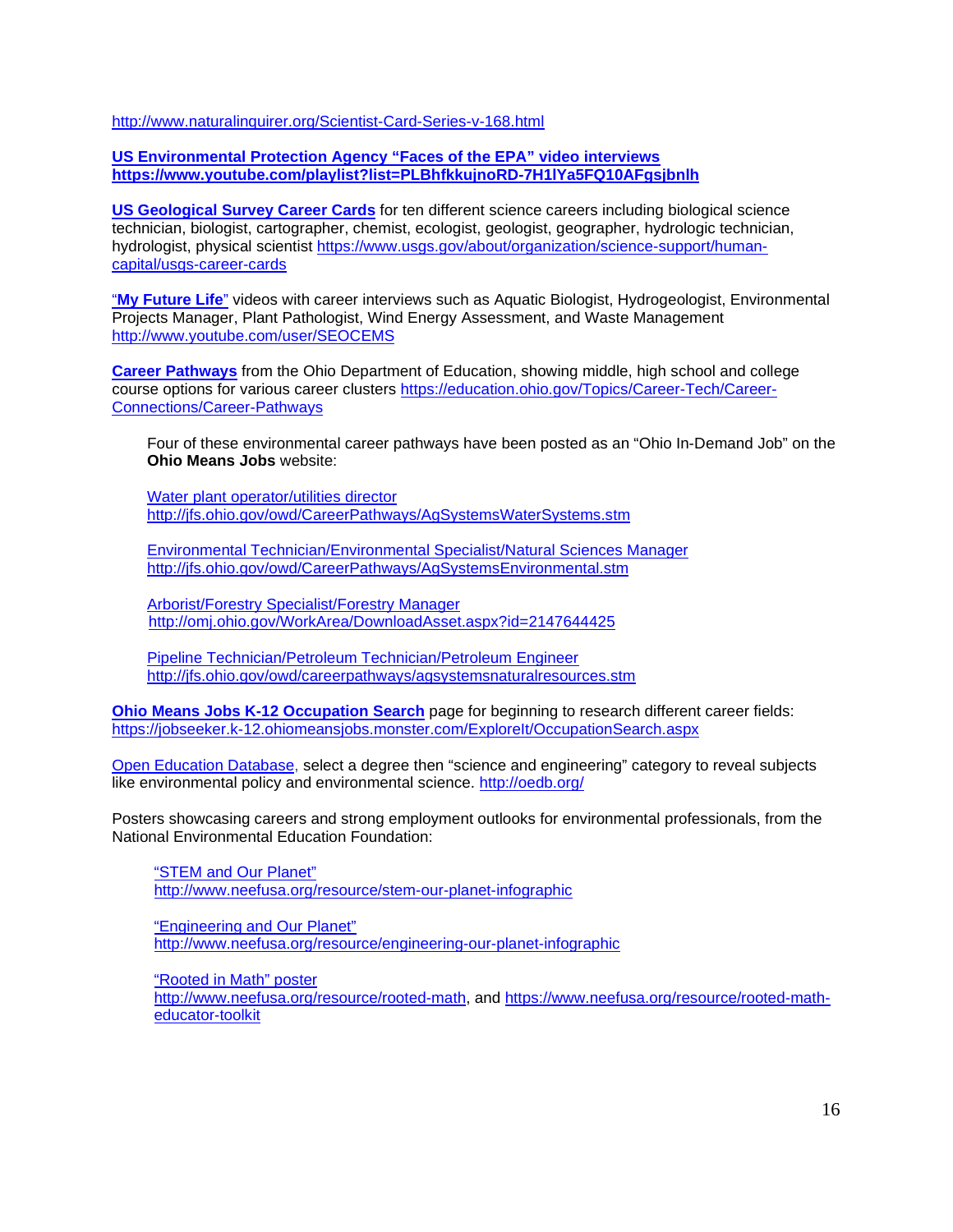#### <span id="page-16-0"></span>3.3. Environmental Career Resources Available for Purchase

**Environmental Related Occupations** two- volume Career Pathway DVD available from [www.careerpathwaysonline.com](http://www.careerpathwaysonline.com/) includes video interviews of Ohio and West Virginia environmental professionals about their careers, education and salary in the following fields:

Air Quality Manager Solid Waste Manager Hazardous Waste Manager Urban and Regional Planner Forest and Conservation Scientist Water and Wastewater Treatment Plant Operator Geologist Meteorologist Park Ranger Biological Scientist Environmental Inspector Recycling Plant Manager

#### *Scientists in the Field* **series of books from Houghton Mifflin Harcourt**:

**The Bat Scientists** by Mary Cay Carson, c. 2010 **Emi and the Rhino Scientist** by Mary Kay Carson, c. 2010 **Extreme Scientists: Exploring Nature's Mysteries from Perilous Places** by Donna M. Jackson, c. 2009 **The Frog Scientist** by Pamela S. Turner, c. 2009 **Gorilla Doctors: Saving Endangered Great Apes** by Pamela S. Turner, c 2005 **Hidden Worlds:** Looking Through a Scientist's Microscope by Stephen Kramer, c. 2001 **The Hive Detectives: Chronicle of a Honey Bee Catastrophe** by Loree Griffin Burns, c. 2010 **The Manatee Scientists: Saving Vulnerable Species** by Peter Lourie, c. 2011 **Once a Wolf: How Wildlife Biologists Fought to Bring Back the Gray Wolf** by Stephen R. Swinburne, c. 1999 **Park Scientists: Gila Monsters, Geysers and Grizzly Bears in America's Own Backyard** by Tom Uhlman and Mary Kay Carson, c. 2014 **The Polar Bear Scientists** by Peter Lourie, c. 2012 **The Prairie Builders: Reconstructing America's Lost Grasslands** by Sneed C. III, c. 2008 **Project UltraSwan** by Elinor Osborn, c. 2002 **Quest for the Tree Kangaroo: An Expedition to the Cloud Forest of New Guinea**, by Sy Montgomery, c. 2006 **Saving the Ghost of the Mountain: An Expedition Among Snow Leopards in Mongolia** by Sy Montgomery, c. 2009 **Science Warriors: The Battle Against Invasive Species** by Sneed B. Collard III, c. 2008 **Secrets of Sound: Studying the Calls and Songs of Whales, Elephants and Birds** by April Pulley Sayre, c. 2002 **The Snake Scientist** by Sy Montgomery, C. 1999 **Stronger than Steel: Spider Silk DNA and the Quest for Better Bulletproof Vests, Sutures, and Parachute Rope** by Bridget Heos, c. 2013 **The Tarantula Scientist** by Sy Montgomery, c. 2007 **Tracking Trash: Flotsam, Jetsam and the Science of Ocean Motion** by Loree G. Burns, c. 2007 **The Whale Scientists: Solving the Mystery of Whale Strandings**, by Fran Hodgkins, c. 2007 **The Wildlife Detectives: How Forensic Scientists Fight Crimes Against Nature**, by Donna M. Jackson, c. 2000 **The Woods Scientist** by Stephen R. Swinburne, c. 2002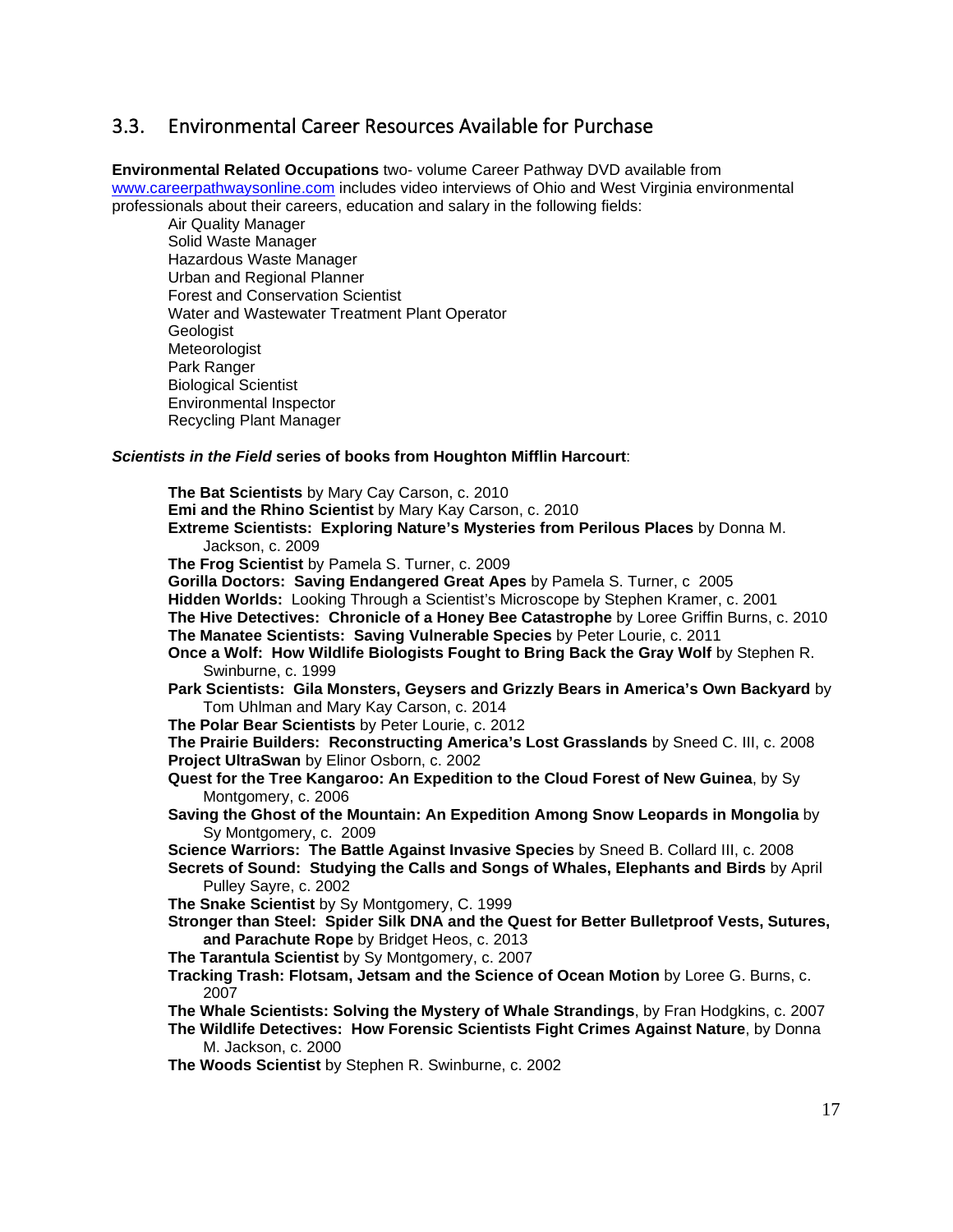#### 3.4. General Career Resources

**[Ohio Career Exploration Internship Program](https://education.ohio.gov/getattachment/Topics/Career-Tech/Career-Connections/Resources-for-Families-and-Communities/Career-Exploration-Internship.pdf.aspx)** at the Ohio Development Services Agency places high school students in businesses for 20-week paid internships [https://education.ohio.gov/getattachment/Topics/Career-Tech/Career-Connections/Resources-for-](https://education.ohio.gov/getattachment/Topics/Career-Tech/Career-Connections/Resources-for-Families-and-Communities/Career-Exploration-Internship.pdf.aspx)[Families-and-Communities/Career-Exploration-Internship.pdf.aspx](https://education.ohio.gov/getattachment/Topics/Career-Tech/Career-Connections/Resources-for-Families-and-Communities/Career-Exploration-Internship.pdf.aspx)

**[Occupational Outlook Handbook](http://www.bls.gov/ooh/home.htm)** from the US Bureau of Labor Statistics <http://www.bls.gov/ooh/home.htm> includes in-depth job descriptions, degree requirements, pay and job outlook for a number of environmental careers, including:

| . .o. a namoor or onvironmontal carooro, including. |                                          |  |  |
|-----------------------------------------------------|------------------------------------------|--|--|
| <b>Atmospheric Scientists</b>                       | <b>Epidemiologists</b>                   |  |  |
| <b>Biological Technicians</b>                       | Geoscientists                            |  |  |
| <b>Civil Engineers</b>                              | <b>Hazmat Removal Workers</b>            |  |  |
| <b>Conservation Scientists and Foresters</b>        | <b>Hydrologists</b>                      |  |  |
| <b>Environmental Engineering Technicians</b>        | Microbiologists                          |  |  |
| <b>Environmental Engineers</b>                      | Occupational Health & Safety Specialists |  |  |
| <b>Environmental Science Technicians</b>            | <b>Wildlife Biologists</b>               |  |  |
| <b>Environmental Scientists and Specialists</b>     | Zoologists                               |  |  |
|                                                     |                                          |  |  |

See also the Bureau of Labor Statistics K-12 website,<http://www.bls.gov/k12/>

#### <span id="page-17-1"></span><span id="page-17-0"></span>**4. MISCELLANEOUS**

#### 4.1. Other Ohio Resources

[Environmental Education Council of Ohio \(EECO\),](http://www.eeco-online.org/) including online directory of Ohio EE Resources, <http://www.eeco-online.org/>

[Envirochem](http://www.ohiochemistry.org/) on-line compliance manual for Ohio environmental regulations<http://www.ohiochemistry.org/>

Find your local Solid Waste [Management District/Recycling](http://epa.ohio.gov/dmwm/Home/recycle/tabid/6105/LiveTabId/143809/Default.aspx#where) Program <http://epa.ohio.gov/dmwm/Home/recycle/tabid/6105/LiveTabId/143809/Default.aspx#where>

[Greenlink](http://www.greenlink.org/) (Green Environmental Coalition)<http://www.greenlink.org/>

Cecilia [Berg Center for Environmental Education](https://miamioh.edu/cas/academics/centers/environmental-education/index.html) <https://miamioh.edu/cas/academics/centers/environmental-education/index.html>

Ohio EPA Office of Environmental Education/Ohio Environmental Education Fund http://www.epa.ohio.gov/oee

Ohio EPA [Public Interest Center](http://www.epa.ohio.gov/pic/) http://www.epa.ohio.gov/pic/

Science [for Ohio](http://www.cas.muohio.edu/scienceforohio/) (Learning Episodes developed by the Center for Environmental Education and Natural History at Miami University, aligned with Ohio standards) <http://www.cas.muohio.edu/scienceforohio/>

[Ohio Department of Natural Resources](http://www.ohiodnr.com/) <http://www.ohiodnr.com/>

[Ohio's Natural Heritage](https://kb.osu.edu/handle/1811/90801) – a comprehensive source describing Ohio's natural environment <https://kb.osu.edu/handle/1811/90801>